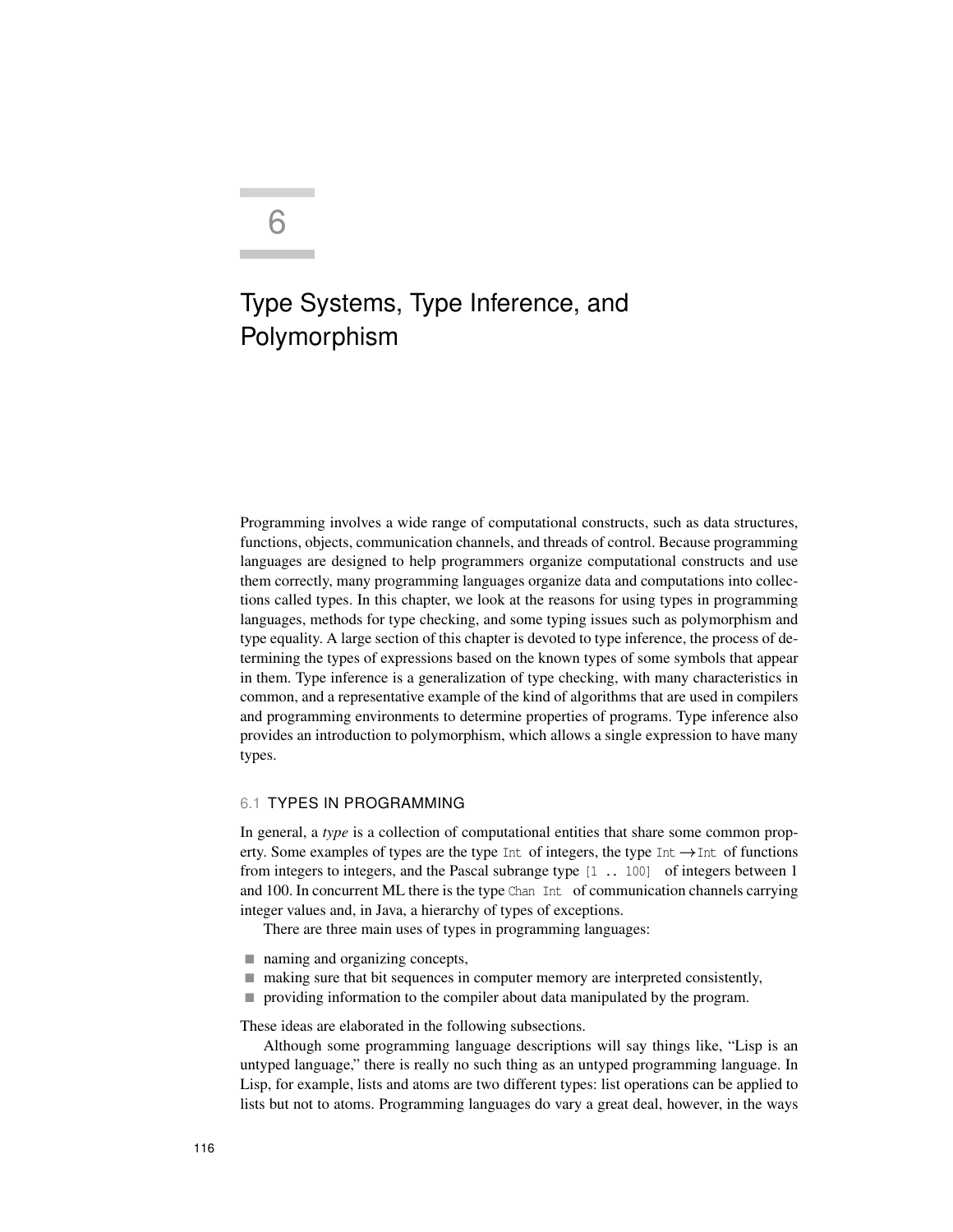that types are used in the syntax and semantics (implementation) of the language.

# 6.1.1 Program Organization and Documentation

A well-designed program uses concepts related to the problem being solved. For example, a banking program will be organized around concepts common to banks, such as accounts, customers, deposits, withdrawals, and transfers. In modern programming languages, customers and accounts, for example, can be represented as separate types. Type checking can then check to make sure that accounts and customers are treated separately, with account operations applied to accounts but not used to manipulate customers. Using types to organize a program makes it easier for someone to read, understand, and maintain the program. Types therefore serve an important purpose in documenting the design and intent of the program.

An important advantage of type information, in comparison with comments written by a programmer, is that types may be checked by the programming language interpreter or compiler. Type checking guarantees that the types written into a program are correct. In contrast, many programs contain incorrect comments, either because the person writing the explanation was careless or because the program was later changed but the comments were not.

# 6.1.2 Type Errors

A *type error* occurs when a computational entity, such as a function or a data value, is used in a manner that is inconsistent with the concept it represents. For example, if an integer value is used as a function, this is a type error. A common type error is to apply an operation to an operand of the wrong type. For example, it is a type error to use integer addition to add a string to an integer. Although most programmers have a general understanding of type errors, there are some subtleties that are worth exploring.

Hardware Errors. The simplest kind of type error to understand is a machine instruction that results in a hardware error. For example, executing a "function call"

 $x()$ 

is a type error if x is not a function. If x is an integer variable with value 256, for example, then executing  $x()$  will cause the machine to jump to location 256 and begin executing the instructions stored at that place in memory. If location 256 contains data that do not represent a valid machine instruction, this will cause a hardware interrupt. Another example of a hardware type error occurs in executing an operation

float  $ad(3, 4.5)$ 

where the hardware floating-point unit is invoked on an integer argument 3. Because the bit pattern used to represent 3 does not represent a floating-point number in the form expected by the floating-point hardware, this instruction will cause a hardware interrupt.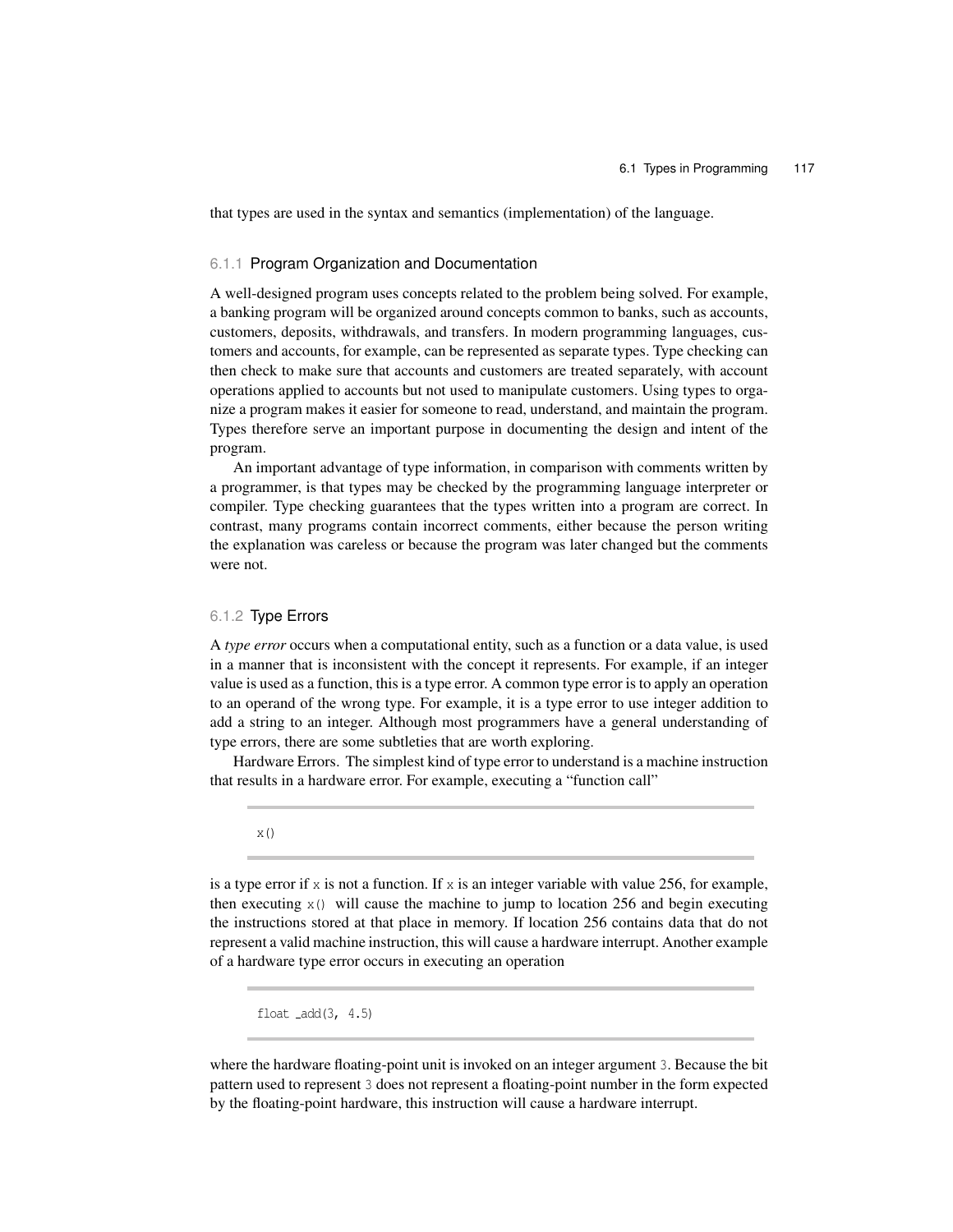Unintended Semantics. Some type errors do not cause a hardware fault or interrupt because compiled code does not contain the same information as the program source code does. For example, an operation

int  $add(3, 4.5)$ 

is a type error, as int add is an integer operation and is applied here to a floating-point number. Most hardware would perform this operation, however, because the bits used to represent 4.5 are a legal integer bit pattern. The integer that this bit pattern represents, however, is not mathematically related to 4.5 , so the operation is not meaningful. More specifically, int  $ad$ d is intended to perform integer addition, but the result of int  $ad\ddot{\alpha}$  (3, 4.5) is not the arithmetic sum of the two operands.

The error associated with  $int$   $ad(3, 4.5)$  may become clearer if we think about how a program might apply integer addition to a floating-point argument. To be concrete, suppose a program defines a function  $f$  that adds three to its argument,

f  $x = 3 + x$ 

and someplace within the scope of this definition we also declare a floating-point value z:

 $z$  :: Float = 4.5

If the programming language compiler or interpreter allows the call  $f \, z$  and the language does not automatically convert floating-point numbers to integers in this situation, then the function call  $f \, z$  will cause a run-time type error because int  $\text{ad}(3, 4.5)$  will be executed. This situation is a type error because integer addition is applied to a non-integer argument.

The reason why many people find the concept of type error confusing is that type errors generally depend on the concepts defined in a program or programming language, not the way that programs are executed on the underlying hardware. To be specific, it is just as much of a type error to apply an integer operation to a floating-point argument as it is to apply a floating-point operation to an integer argument. It does not matter which causes a hardware interrupt on any particular computer.

Inside a computer, all values are stored as sequences of bytes of bits. Because integers and floating-point numbers are stored as four bytes on many machines, some integers and floating-point numbers overlap; a single bit pattern may represent an integer when it is used one way and a floating-point number when it is used in another. Nonetheless, a type error occurs when a pattern that is stored in the computer for the purpose of representing one type of value is used as the representation of another type of value.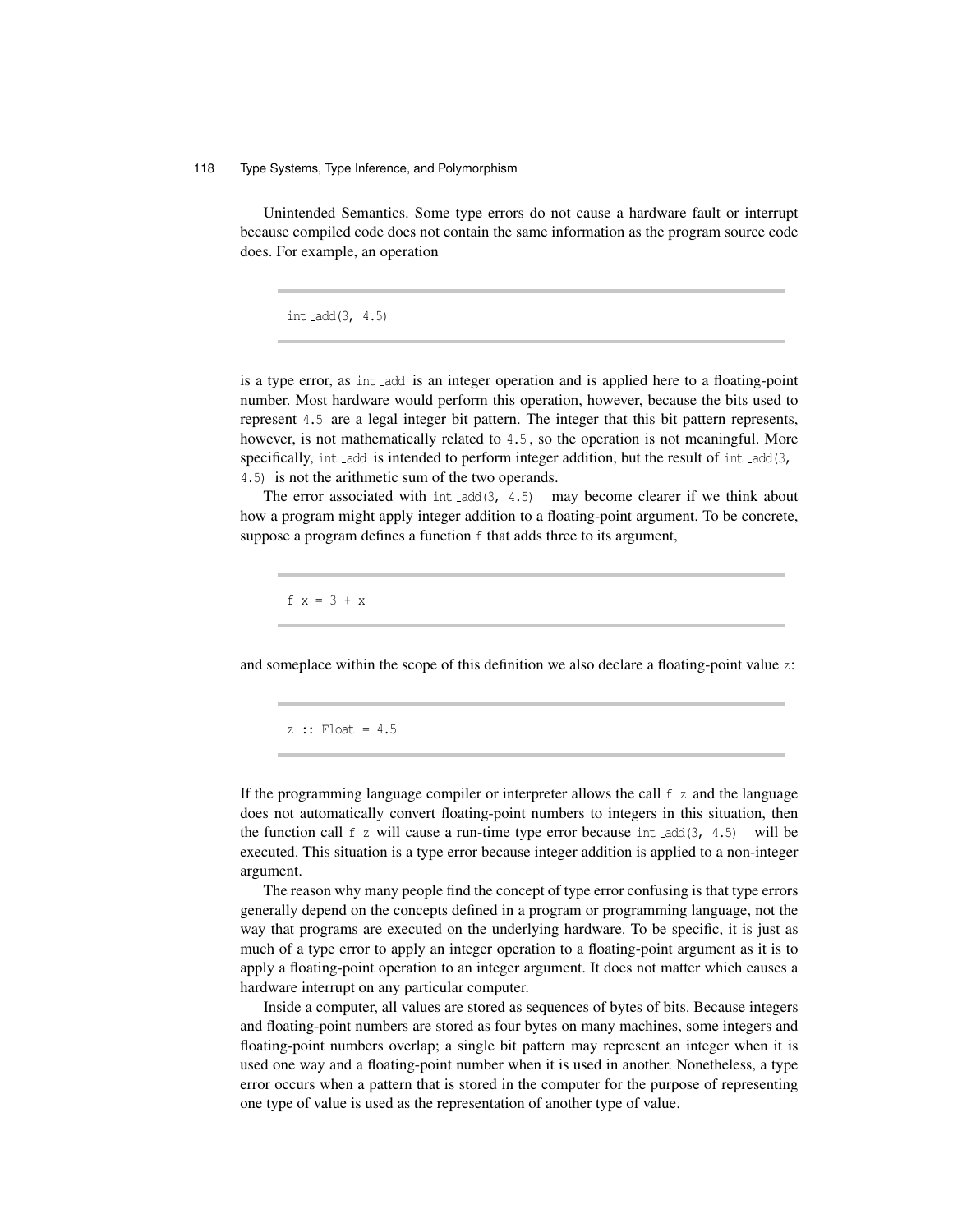#### 6.1.3 Types and Optimization

Type information in programs can be used for many kinds of optimizations. One example is finding components of records (as they are called in Haskell and ML) or structs (as they are called in C). The component-finding problem also arises in object-oriented languages. A record consists of a set of entries of different types. For example, a student record may contain a student name of type String and a student number of type Integer , written here as Haskell type declaration:

data Student = Student *{*name :: String, number :: Int *}*

In a program that manipulates records, there might be an expression of the form name  $r$ , meaning the name field of the record  $r$ . A compiler must generate machine code that, given the location of record  $r$  in memory at run time, finds the location of the field name of this record at run time. If the compiler can compute the type of the record at compile time, then this type information can be used to generate efficient code. More specifically, the type of r makes it is possible to compute the location of name  $r$  relative to the location  $r$ , at compile time. For example, if the type of  $r$  is Student, then the compiler can build a little table storing the information that name occurs before number in each Student record. Using this table, the compiler can determine that name is in the first location allocated to the record r. In this case, the expression name  $r$  is compiled to code that reads the value stored in location  $r+1$  (if location r is used for something else besides the first field). However, for records of a different type, the name field might appear second or third. Therefore, if the type of  $r$  is not known at compile time, the compiler must generate code to compute the location of name from the location of  $r$  at run time. This will make the program run more slowly. To summarize: Some operations can be computed more efficiently if the type of the operand is known at compile time.

In some object-oriented programming languages, the type of an object may be used to find the relative location of parts of the object. In other languages, however, the type system does not give this kind of information and run-time search must be used.

# 6.2 TYPE SAFETY AND TYPE CHECKING

## 6.2.1 Type Safety

A programming language is *type safe* if no program is allowed to violate its type distinctions. Sometimes it is not completely clear what the type distinctions are in a specific programming language. However, there are some type distinctions that are meaningful and important in all languages. For example, a function has a different type from an integer. Therefore, any language that allows integers to be used as functions is not type safe. Another action that we always consider a type error is to access memory that is not allocated to the program.

The following table characterizes the type safety of some common programming languages. We will discuss each form of type error listed in the table in turn.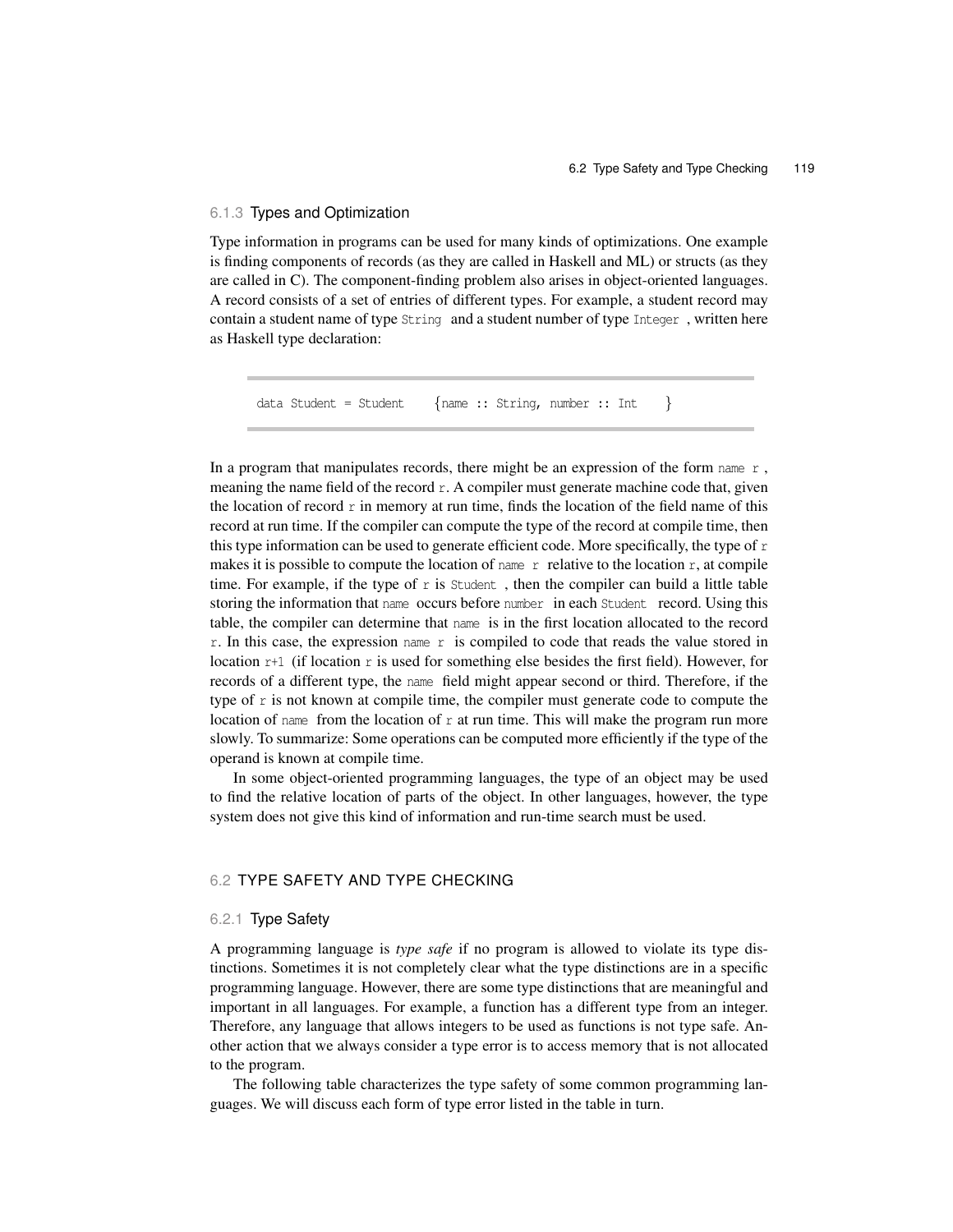| Safety      | Example languages                  | Explanation                              |  |
|-------------|------------------------------------|------------------------------------------|--|
| Not safe    | $C$ and $C_{++}$                   | Type casts, pointer arithmetic           |  |
| Almost safe | Pascal                             | Explicit deallocation; dangling pointers |  |
| Safe        | Lisp, Smalltalk, ML, Haskell, Java | Complete type checking                   |  |

Type Casts. Type casts allow a value of one type to be used as another type. In C in particular, an integer can be cast to a function, allowing a jump to a location that does not contain the correct form of instructions to be a C function.

Pointer Arithmetic. C pointer arithmetic is not type safe. The expression  $*(p+i)$  has type A if p is defined to have type A\* . Because the value stored in location p+i might have any type, an assignment like  $x = * (p+i)$  may store a value of one type into a variable of another type and therefore may cause a type error.

Explicit Deallocation and Dangling Pointers. In Pascal, C, and some other languages, the location reached through a pointer may be deallocated (freed) by the programmer. This creates a *dangling pointer*, a pointer that points to a location that is not allocated to the program. If  $p$  is a pointer to an integer, for example, then after we deallocate the memory referenced by p, the program can allocate new memory to store another type of value. This new memory may be reachable through the old pointer p, as the storage allocation algorithm may reuse space that has been freed. The old pointer p allows us to treat the new memory as an integer value, as p still has type pointer to integer. This violates type safety. Pascal is considered "mostly safe" because this is the only violation of type safety (after the variant record and other original type problems are repaired).

## 6.2.2 Compile-Time and Run-Time Checking

In many languages, type checking is used to prevent some or all type errors. Some languages use type constraints in the definition of legal program. Implementations of these languages check types at compile time, before a program is started. In these languages, a program that violates a type constraint is not compiled and cannot be run. In other languages, checks for type errors are made while the program is running.

Run-Time Checking. In programming languages with run-time type checking, the compiler generates code so that, when an operation is performed, the code checks to make sure that the operands have the correct type. For example, the Lisp language operation car returns the first element of a cons cell. Because it is a type error to apply car to something that is not a cons cell, Lisp programs are implemented so that, before  $(car x)$  is evaluated, a check is made to make sure that  $x$  is a cons cell. An advantage of run-time type checking is that it catches type errors. A disadvantage is the run-time cost associated with making these checks.

Compile-Time Checking. Many modern programming languages are designed so that it is possible to check expressions for potential type errors. In these languages, it is common to reject programs that do not pass the compile-time type checks. An advantage of compiletime type checking is that it catches errors earlier than run-time checking does: A program developer is warned about the error before the program is given to other users or shipped as a product. In addition, compile-time checking guarantees the absence of type errors regardless of the input to the program. In contrast, dynamic checking will only find type errors in program paths followed during execution. Hence, dynamic checking can make it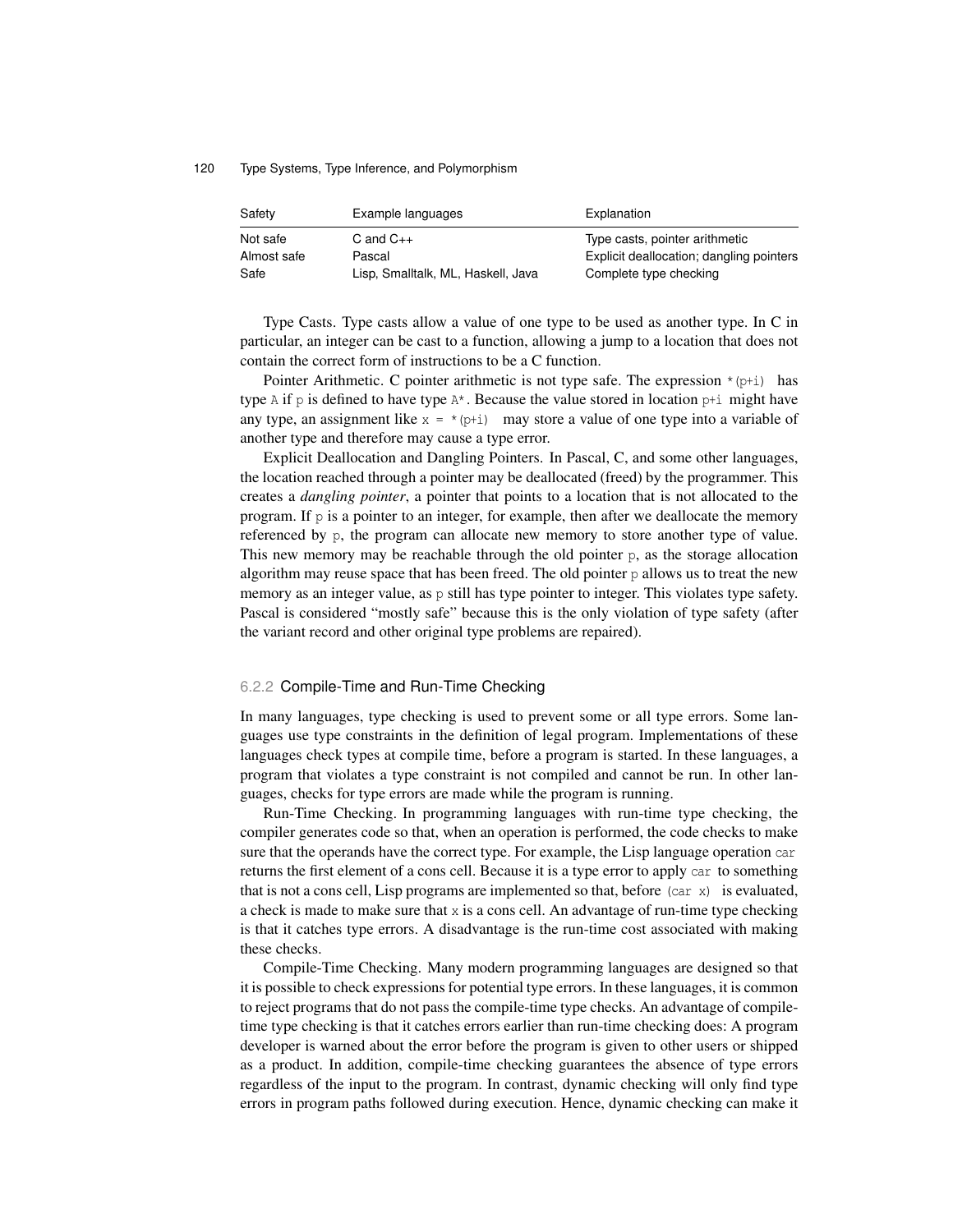difficult to find type errors on program paths that are only executed for rarely-occurring inputs. Because compile-time checks may eliminate the need to check for certain errors at run time, compile-time checking can make it possible to produce more efficient code. For a specific example, compiled Haskell code is two to four times faster than Lisp code. The primary reason for this speed increase is that static type checking of Haskell programs greatly reduces the need for run-time tests.

Conservativity of Compile-Time Checking. A property of compile-time type checking is that the compiler must be conservative. This mean that compile-time type checking will find all statements and expressions that produce run-time type errors, but also may flag statements or expressions as errors even if they do not produce run-time errors. More specifically, most checkers are both sound and conservative. A type checker is sound if no programs with errors are considered correct. A type checker is conservative if some programs without errors are still considered to have errors.

There is a reason why most type checkers are conservative: For any Turing-complete programming language, the set of programs that may produce a run-time type error is undecidable. This follows from the undecidability of the halting problem. To see why, consider the following form of program expression:

if (complicated-expression-that-could-run-forever) then (expression-with-type-error) else (expression-with-type-error)

It is undecidable whether this expression causes a run-time type error, as the only way for expression-with-type-error to be evaluated is for complicated-expression-that-could-run-forever to halt. Therefore, deciding whether this expression causes a run-time type error involves deciding whether complicated-expression-that-could-run-forever halts.

Because the set of programs that have run-time type errors is undecidable, no compiletime type checker can find type errors exactly. Because the purpose of type checking is to prevent errors, type checkers for type-safe languages are conservative. It is useful that type checkers find type errors, and a consequence of the undecidability of the halting problem is that some programs that could execute without run-time error will fail the compile-time type-checking tests.

The main trade-offs between compile-time and run-time checking are summarized in the following table.

| Form of Type Checking | Advantages                | Disadvantages            |  |
|-----------------------|---------------------------|--------------------------|--|
| Run-time              | Prevents type errors      | Slows program execution  |  |
|                       | Need not be conservative  |                          |  |
| Compile-time          | Prevents type errors      | May restrict programming |  |
|                       | Eliminates run-time tests | because tests are        |  |
|                       | Finds type errors before  | conservative.            |  |
|                       | execution and run-time    |                          |  |
|                       | tests                     |                          |  |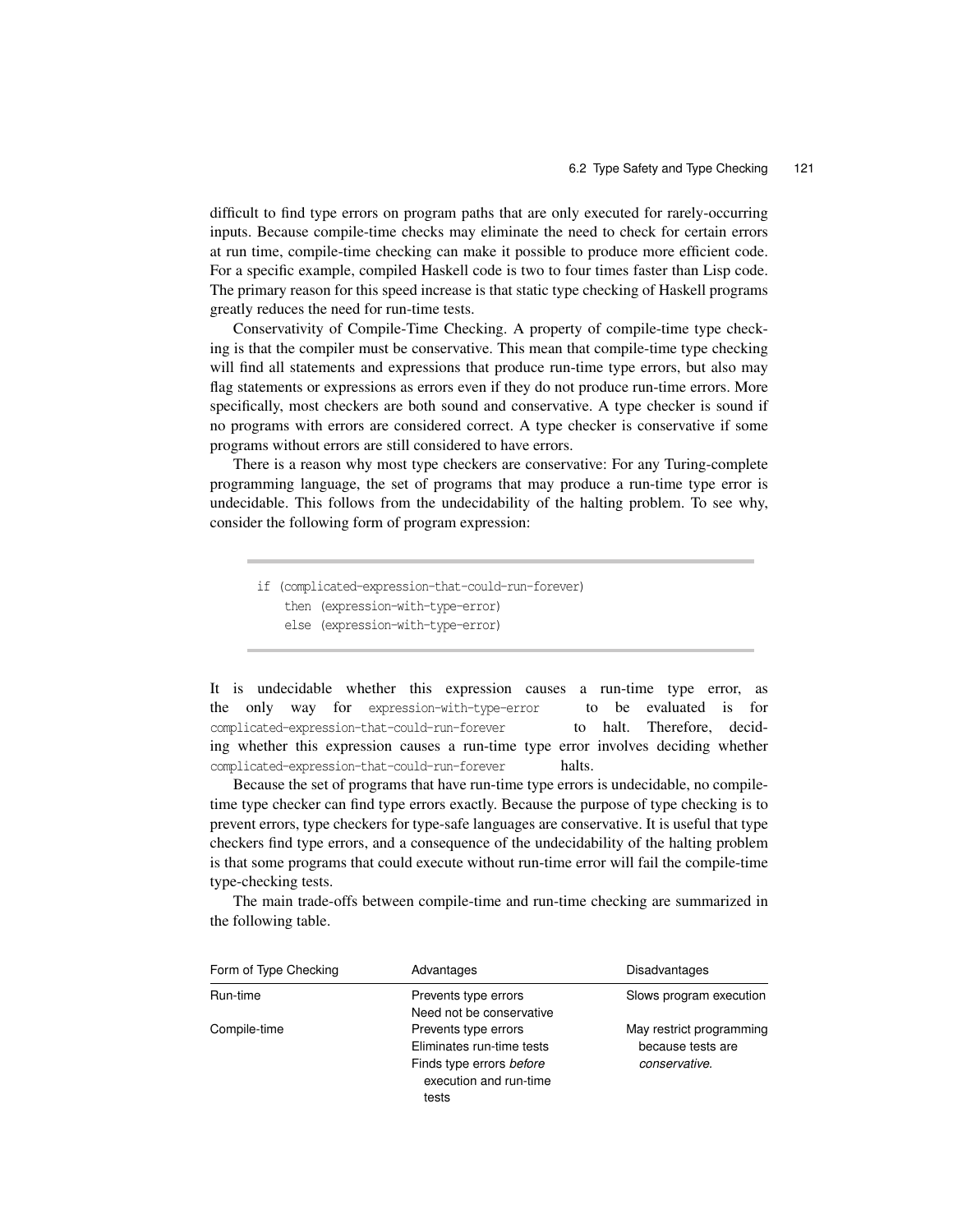Combining Compile-Time and Run-Time Checking. Most programming languages actually use some combination of compile-time and run-time type checking. In Java, for example, static type checking is used to distinguish arrays from integers, but array bounds errors (which are a form of type error) are checked at run time.

# 6.3 TYPE INFERENCE

Type inference is the process of determining the types of expressions based on the known types of some symbols that appear in them. The difference between type inference and compile-time type checking is really a matter of degree. A *type-checking* algorithm goes through the program to check that the types declared by the programmer agree with the language requirements. In *type inference*, the idea is that some information is not specified, and some form of logical inference is required for determining the types of identifiers from the way they are used. For example, identifiers in Haskell are not usually declared to have a specific type. The type system *infers* the types of Haskell identifiers and expressions that contain them from the operations that are used. Type inference was invented by Robin Milner (see the biographical sketch) for the ML programming language. Similar ideas were developed independently by Curry and Hindley in connection with the study of lambda calculus.

Although practical type inference was developed for ML, type inference is applicable to other languages. Haskell, for example, uses the same basic technique. In principle, type inference could also be applied to languages like C. We study type inference in some detail because it illustrates the central issues in type checking and because type inference illustrates some of the central issues in algorithms that find any kind of program errors.

In addition to providing a flexible form of compile-time type checking, type inference supports polymorphism. As we will see when we subsequently look at the type-inference algorithm, the type-inference algorithm uses *type variables* as placeholders for types that are not known. In some cases, the type-inference algorithm resolves all type variables and determines that they must be equal to specific types such as Int , Bool , or String . In other cases, the type of a function may contain type variables that are not constrained by the way the function is defined. In these cases, the function may be applied to any arguments whose types match the form given by a type expression containing type variables.

Although type inference and polymorphism are independent concepts, we discuss polymorphism in the context of type inference because polymorphism arises naturally from the way type variables are used in type inference.

We will use Haskell to illustrate the basic features of the type inference algorithm. Because overloading complicates type inference, we will work with a simplified version of Haskell for the rest of this chapter, called *µ*Haskell. In *µ*Haskell, there is no overloading, so all constants, built-in operators, and other functions have purely monomorphic or polymormphic types. For example, the number 1 in *µ*Haskell has type Int rather than the overloaded type Num  $a \Rightarrow a$  that we saw in Section 5.2.3. Any overloaded type in Haskell has a prefix similar to Num  $a \Rightarrow \dots$ , so it is easy to identify overloaded types by noting the absence of such a prefix.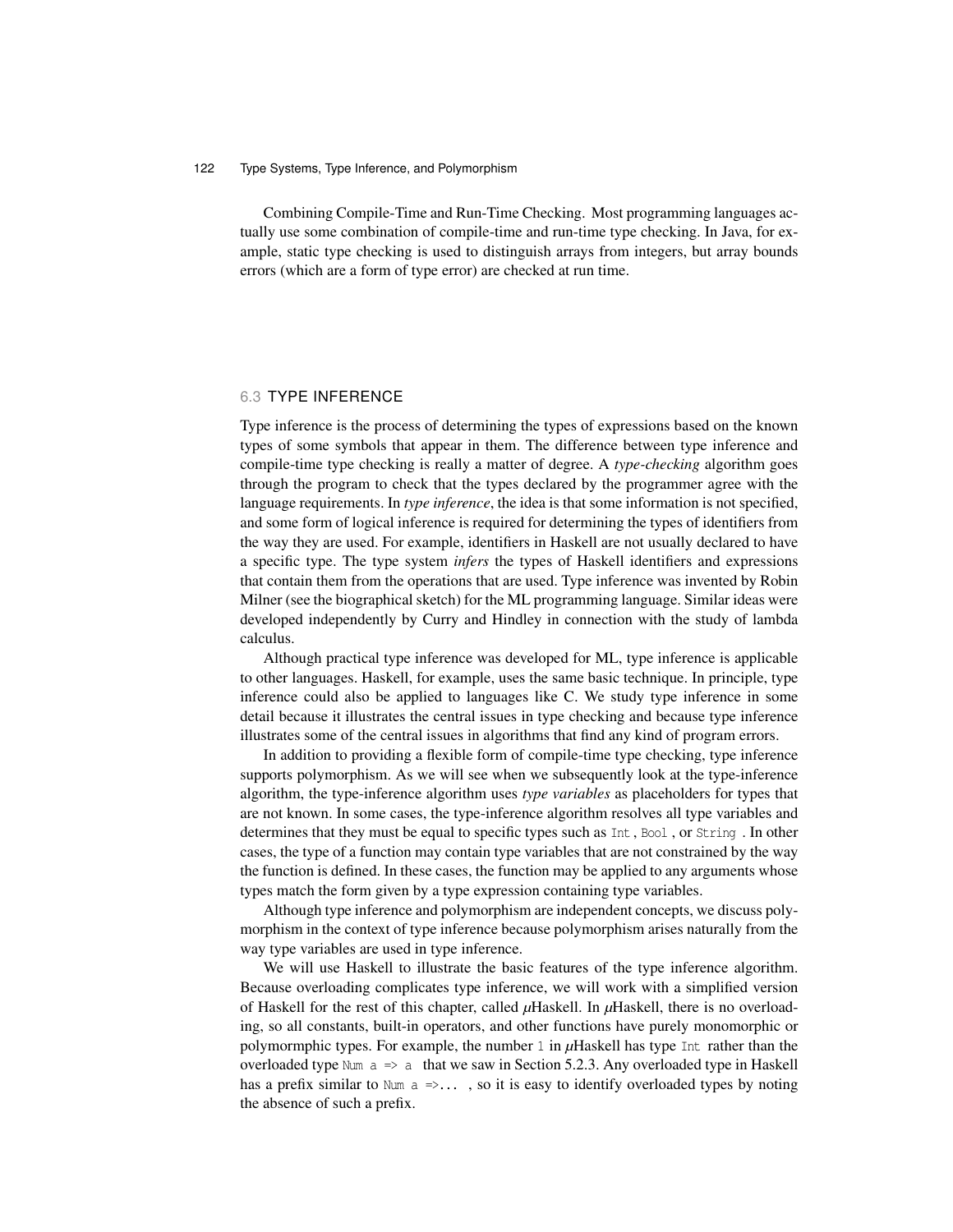## 6.3.1 First Examples of Type Inference

Here are two Haskell type-inference examples to give you some feel for how Haskell type inference works. The behavior of the type-inference algorithm is explained only superficially in these examples, just to give some of the main ideas. We will go through the type inference process in detail in Subsection 6.3.2.

Example 6.1

f1  $x = x + 2$ f1 :: Int *→* Int

The function f1 adds 2 to its argument. In  $\mu$ Haskell, constant 2 has type Int and the operator + has type Int  $\rightarrow$  Int  $\rightarrow$  Int . Therefore, the function argument x must be an integer. Putting these observations together, we can see that  $f_1$  must have type Int  $\rightarrow$ Int .

## Example 6.2

f2  $(g,h) = g(h(0))$ f2 :: (a *→* b, Int *→* a) *→* <sup>b</sup>

The type-inference algorithm notices that h is applied to an integer argument, and so h must be a function from Int to something. The algorithm represents "something" by introducing a type variable, which is written as a lower-case letter a. The type-inference algorithm then deduces that q must be a function that takes whatever h returns (something of type  $\alpha$ ) and then returns something else. Because  $q$  is not constrained to return the same type of value as h, the algorithm represents this second something by a new type variable, b. Putting the types of h and g together, we can see that the first argument to f2 has type ( $a \rightarrow b$ ) and the second has type (Int  $\rightarrow$  a). Function f2 takes the pair of these two functions as an argument and returns the same type of value as q returns. Therefore, the type of  $f2$  is (a *→* b, Int *→* a) *→* <sup>b</sup>.

## 6.3.2 Type-Inference Algorithm

The Haskell type-inference algorithm uses the following three steps to determine the type of an expression:

- 1. Assign a type to the expression and each subexpression. For any compound expression or variable, use a type variable. For known operations or constants, such as + or 3, use the type that is known for this symbol.
- 2. Generate a set of constraints on types, using the parse tree of the expression. These constraints reflect the fact that if a function is applied to an argument, for example, then the type of the argument must equal the type of the domain of the function.
- 3. Solve these constraints by means of unification, which is a substitution-based algorithm for solving systems of equations. (More information on unification appears in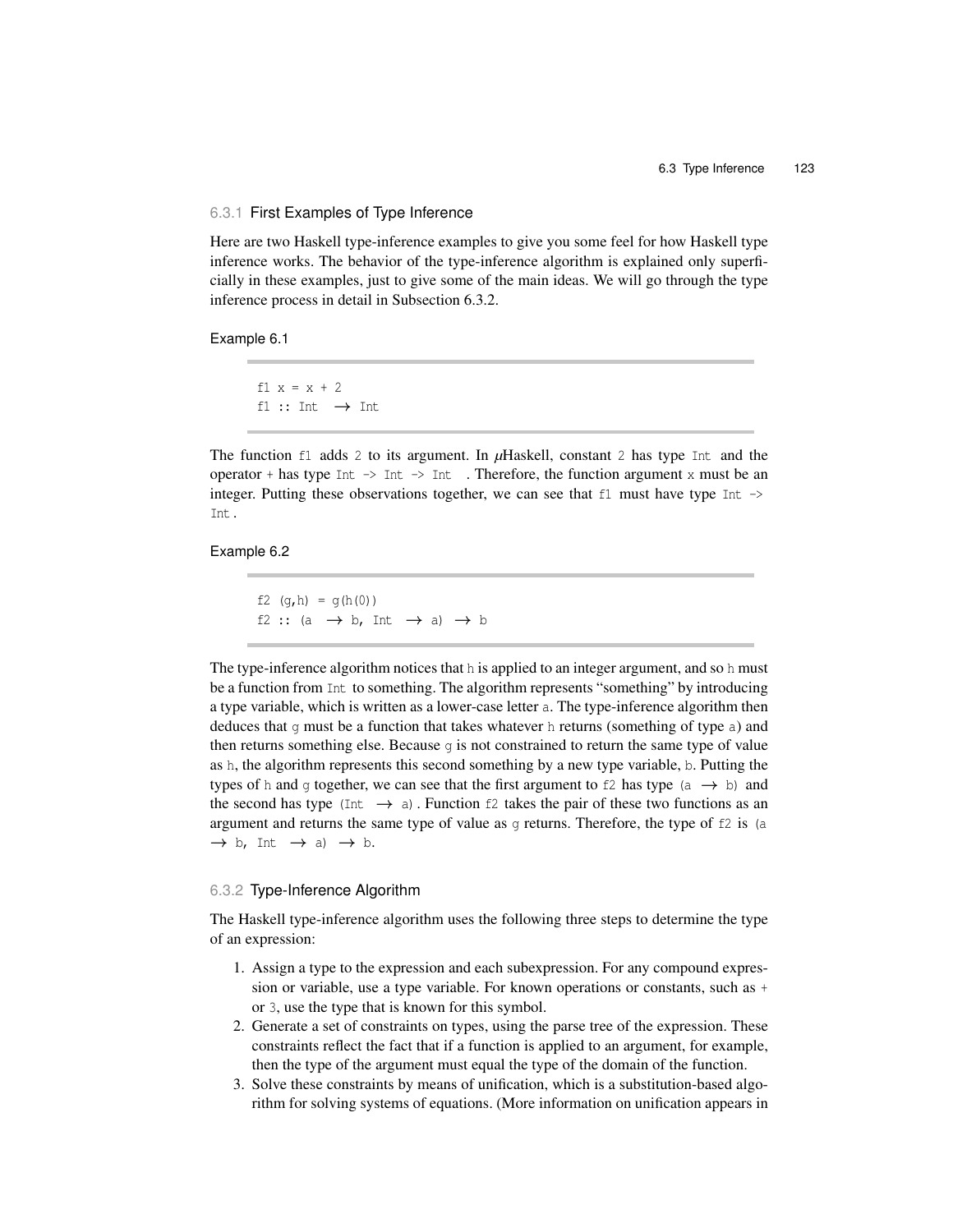the chapter on logic programming.)

The type-inference algorithm is explained by a series of examples. These examples present the following issues:

- explanation of the algorithm
- a polymorphic function definition
- application of a polymorphic function
- a recursive function
- a function with multiple clauses
- type inference indicates a program error

Altogether, these six examples should give you a good understanding of the type-inference algorithm, except for the interaction between type inference and overloading. The interaction between overloading and type inference is not covered in this book.

Example 6.3 Explanation of the Algorithm

We will explain the type-inference algorithm using this example function:

add  $x = 2 + x$ add :: Int *→* Int

The easiest way to understand the algorithm is to consider the parse tree of the expression, which is shown in Figure 6.1. The top-level node Fun indicates that the parse tree is that



Figure 6.1. Parse tree for add function

of a function declaration. The first two children of the Fun node represent variables bound by the Fun node: the name of the function, add , and its argument, x, respectively. The final child is the parse tree of the body of the function. In the body, the operator '+' is treated as a curried function rather than an infix operator (Think of it as  $(+)$  2 x. In Haskell, putting parentheses around an operator converts the operator to a curried function). The nodes labeled '@' denote function applications, in which the left child is applied to the right child.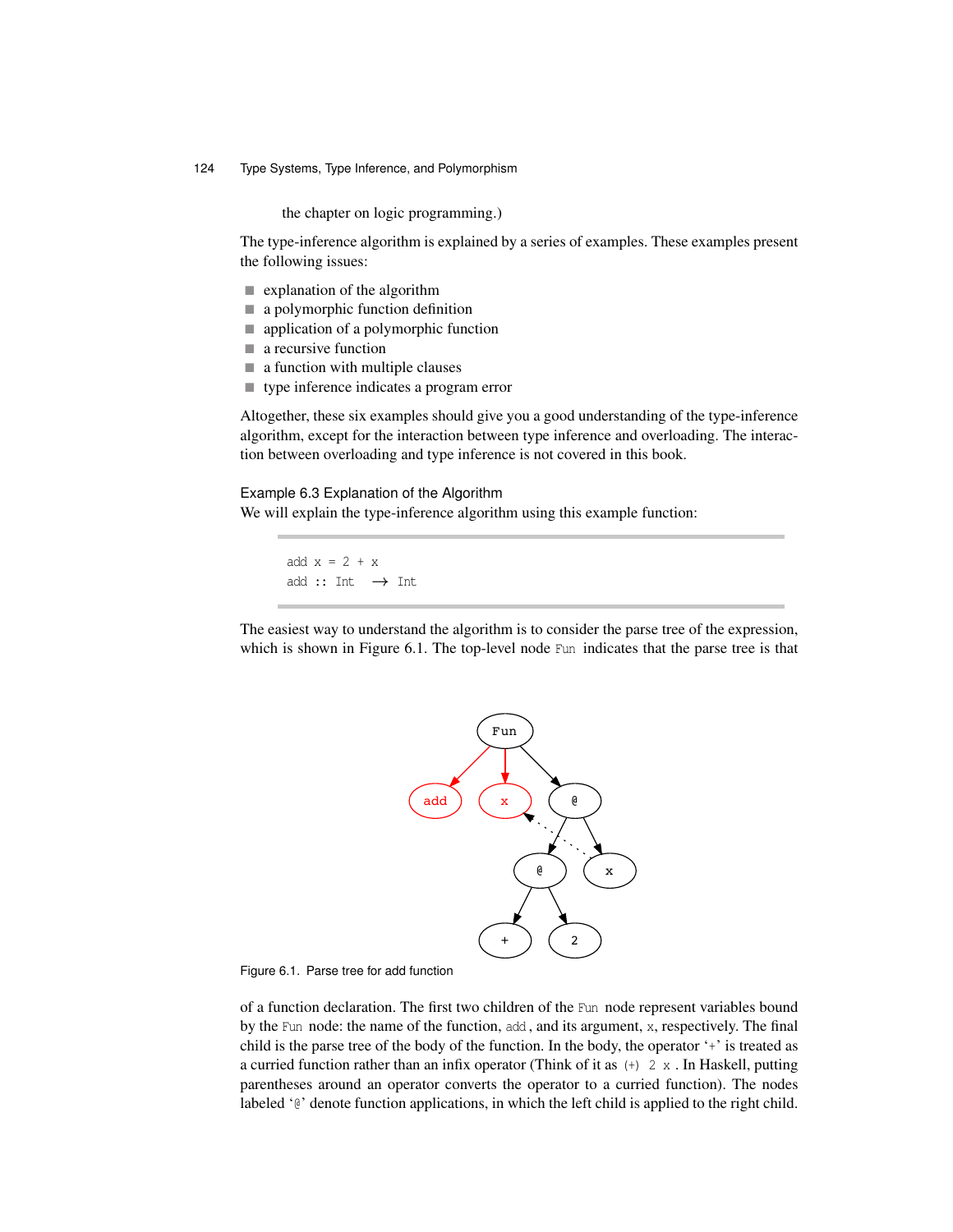Constant expressions  $(4)$  and 3) get their own nodes, as do variables  $(x)$ . Variable nodes are special because they point back to their binding occurrence using a dashed line.

Type inference works by applying the following steps to this parse tree.

*1. Assign a type variable to the expression and each subexpression*.

We illustrate this step by redrawing the graph, writing a type next to each node, as shown in Figure 6.2. Each of these types, written  $t_i$  for some integer i, is a *type variable*, representing the eventual type of the associated expression.

For example, the type  $t = 0$ , the type associated with the add identifier, is the type of the function as a whole, type  $t = 3$  is the type of the literal 2, and type  $t = 4$  is the type of the  $(+)$ function applied to the literal 2. Each occurrence of a bound variable must be given the same type because dynamically, all such variables refer to the same value. Consequently, each bound variable is given the same type variable as its binding site. For example, the  $x$  variable node under the application node is given type  $t_1$  to match the binding node it references.



Figure 6.2. Parse tree labeled with type variables

#### 2. *Generate a set of constraints on types, using the parse tree of the expression*.

Constraints are equations between type expressions that must be solved. Figure 6.8 shows the parse tree with the generated constraints. The constraints generated at each node depend upon what kind of node it is.

*Constant Expression:* Because  $\mu$ Haskell has no overloading, the type of each constant expression is fixed. Hence, we add a constraint equating the type variable of the node with the known type of the constant.

For example, we set  $t = 3 = Int$  because literal 2 has type Int. Similarly, we set  $t - 2 = Int \rightarrow (Int \rightarrow Int)$  because the (+) function has type Int  $\rightarrow$  (Int  $\rightarrow$ Int) .

*Variable:* By themselves, variables do not tell us anything about the kind of value they represent, so variable nodes do not introduce any type constraints.

*Function Application:* (@ nodes). If expression f is applied to expression a, then f must have a function type. In addition, the type of a must be the type of the domain of this function, and the type of f a must be the type of the result of the function.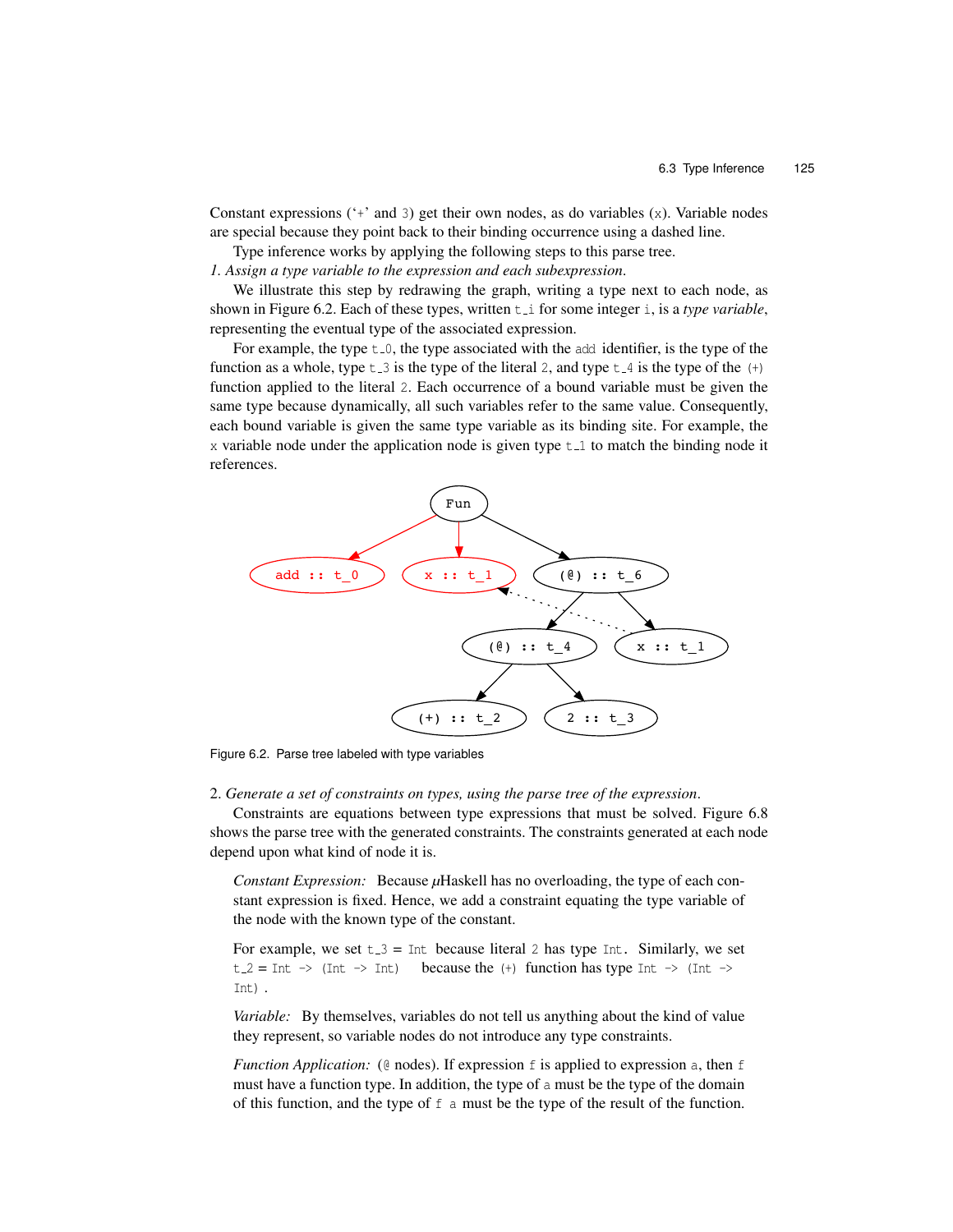

Figure 6.3. Parse tree labeled with type constraints

In symbols, if the type of f is  $t_f$ , the type of a is  $t_a$ , and the type of f a is  $t_f$ , then we must have  $t_f = t_a \rightarrow t_r$ .

In the example, this typing rule is used at the '@' nodes:

Subexpression  $\theta$  (+) 2 : Constraint t  $-2 = t - 3 \rightarrow t - 4$ Subexpression @ (@ (+) 2) x : Constraint  $t - 4 = t - 1 \rightarrow t - 6$ 

In the subexpression  $\ell$  (+) 2, the type of the left-child (the '(+)' node) is t\_2, the type of the right child (the '2' node) is  $t = 3$ , and the type of the application is  $t = 4$ . Therefore, we must have that  $t = 2 = t = 3 \rightarrow t = 4$ . This is the constraint associated with the  $\theta$  (+) 2 node. The reasoning for subexpression  $\theta$  ( $\theta$  (+) 2) x is similar: the type of the function  $\ell$  (+) 2 is t<sub>-4</sub>, the type of the argument x is t<sub>-1</sub>, and the type of the application is  $t_6$ . Therefore, we must have  $t_4 = t_1 > t_6$ .

*Function Definition:* The type of a function is a function type from the type of the argument to the type of the body. In symbols, if  $f$  is a function with argument  $x$  and body b, then if f has type  $t_f$ , x has type  $t_x$ , and b has type  $t_b$ , then these types must satisfy the constraint  $t = t = x \rightarrow t = b$ .

For our example expression, there is one function definition, corresponding to the Fun node, which gives rise the following constraint:

Subexpression add  $x = [e (e (+) 2) x :$  Constraint  $t = 0 = t = 1 \rightarrow t = 6$ 

In words, the type of the add function is  $t = 0$ , the type of the function argument x is  $t = 1$ , and the type of the function body is  $t = 6$ , which gives us the equation  $t = 0$  =  $t - 1 \rightarrow t - 6.$ 

# 3. *Solve the generated constraints using unification*.

Unification is a standard algorithm for solving systems of equations by substitution. The general properties of this algorithm are not discussed here. Instead, the process is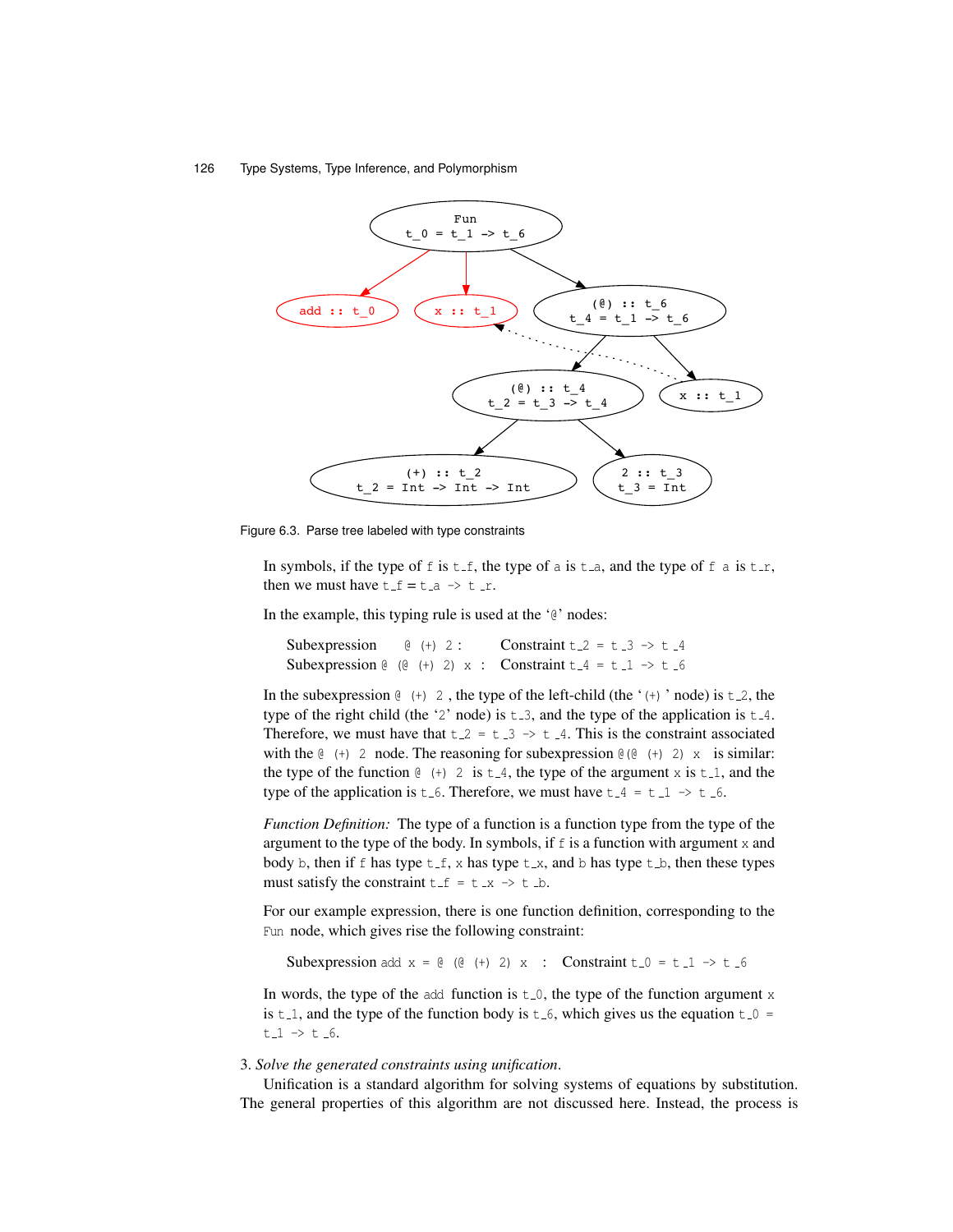shown by example in enough detail that you should be able to figure out the types of simple expressions on your own.

For our example, we have generated the following constraints, which we can read off from the annotated parse tree in Figure 6.8.

|                 | (1) $t_0 = t_1 \rightarrow t_6$                      |
|-----------------|------------------------------------------------------|
|                 | (2) $t-4 = t-1 \rightarrow t-6$                      |
|                 | (3) $t - 2 = t - 3 \rightarrow t - 4$                |
|                 | (4) $t_{-2} = Int \rightarrow (Int \rightarrow Int)$ |
| $(5)$ t_3 = Int |                                                      |

If there is a way of associating type expression to type variables that makes all of these equations true, then the expression is well typed. If so, the type of the add function will be the type expression equal to the type variable  $t_0$ . If there is no way of associating type expression to type variables that makes all of these equations true, then there is no type for this expression. In this case, the type-inference algorithm will fail, resulting in an error message that says the expression is not well typed.

For Equations (3) and (4) to be true, it must be the case that  $t = 3 \rightarrow t = 4 = Int$ (Int  $\rightarrow$  Int), which implies that

 $(6)$  t  $-3$  = Int (7)  $t - 4 = Int \rightarrow Int$ 

We already knew that  $t = 3 = Int$ , but Equation (7) is new. Equations (2) and (7) imply that

 $(8)$  t<sub>-1</sub> = Int (9)  $t = 6 = \text{Int}$ 

Together, these equations are sufficient to give a satisfying assignment for all the variables in the system of equations.

```
t_0 = Int \rightarrow Intt_1 = Intt - 2 = Int \rightarrow Int \rightarrow Intt - 3 = Intt - 4 = Int \rightarrow Intt_6 = Int
```
This assignment of type expressions to type variables satisfies the constraints (1) to (4). Hence, the add function is well typed, and the type of the function is  $Int \rightarrow Int$ , which is the type expression associated with  $t_0$ , the type variable assigned to the add node.

Example 6.4 A Polymorphic Function Definition The apply function has a type involving type variables, making the function polymorphic.

apply  $(f, x) = f x$ apply :: (t *→* t1, t) *→* t1

In this section, we show how the type inference algorithm infers this polymorphic type. As before, the type-inference algorithm starts with a parse tree for the function, shown in Figure 6.4. The only new kind of node in this parse tree is the node labeled Pair , which is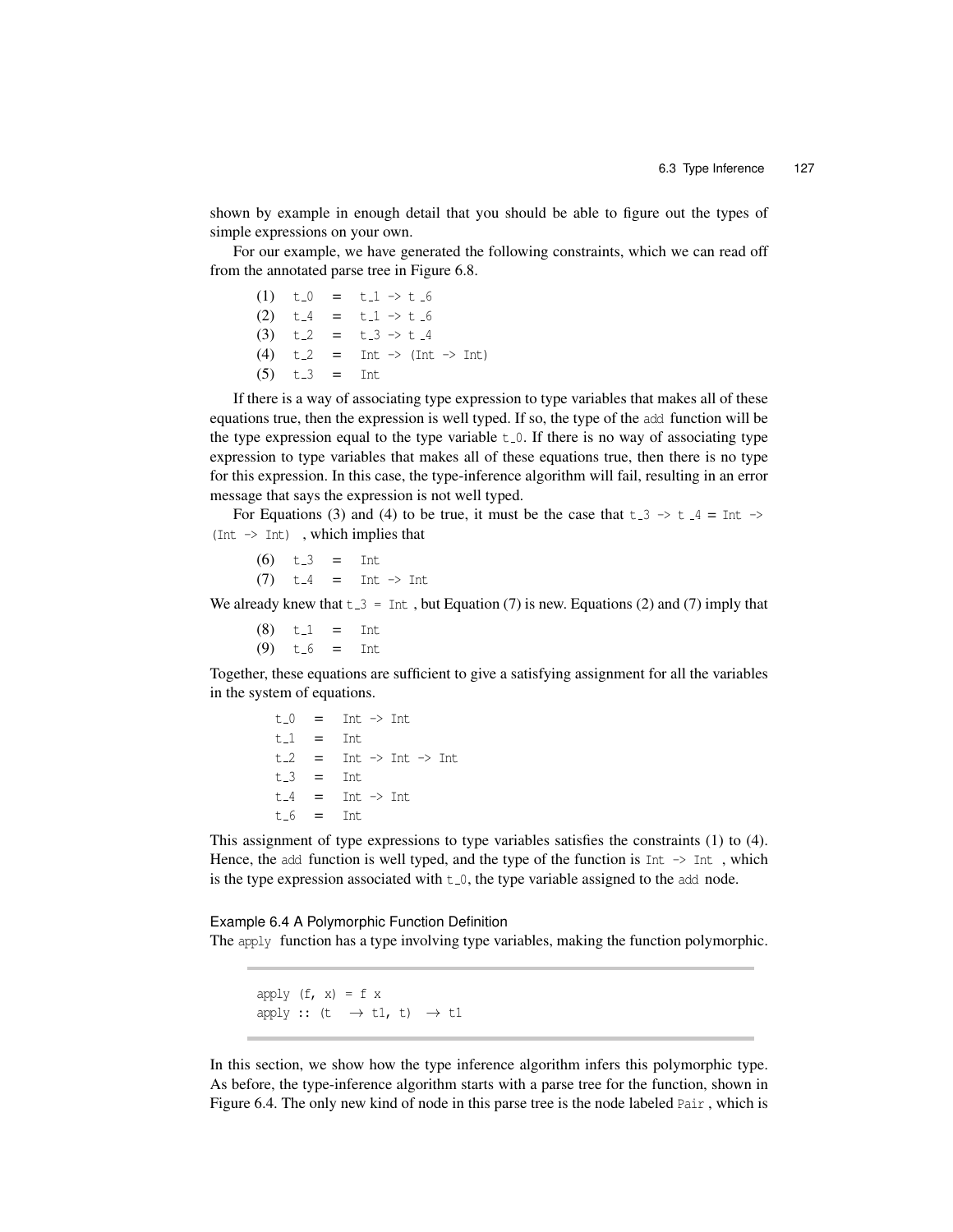the parse tree representation of the pair argument  $(f, x)$  to the function apply . The f and x children of the Pair node are the binding occurrences of those variables. Hence, the other occurrences of  $f$  and  $x$  in the body of the function point to these binding occurrences with dashed arrows.



Figure 6.4. Parse tree for apply function

Given a parse tree, the next step of the algorithm is to assign types to each node as shown in Figure 6.5.



Figure 6.5. Parse tree for apply function labeled with type constraints

The second step of the algorithm is to collect a set of constraints by gathering the constraints generated for each node in the parse tree, following the rules from the previous section.

For the application ( $\theta$ ) node, we get the constraint that t\_1 = t\_2 -> t\_6 because t\_1, which is the type of the function, must be a function type from  $t = 2$ , the type of the argument, to  $t = 6$ , the type of the application.

For the abstraction (Fun) node, we get the constraint that  $t = 0 = t = 3 \rightarrow t = 6$  because  $t = 0$ , the type of the function, must be a function type from the type of its argument  $t = 3$  to the type of its body  $t_6$ .

The Pair node is a new kind of node and thus we need a rule for how to generate the appropriate constraint.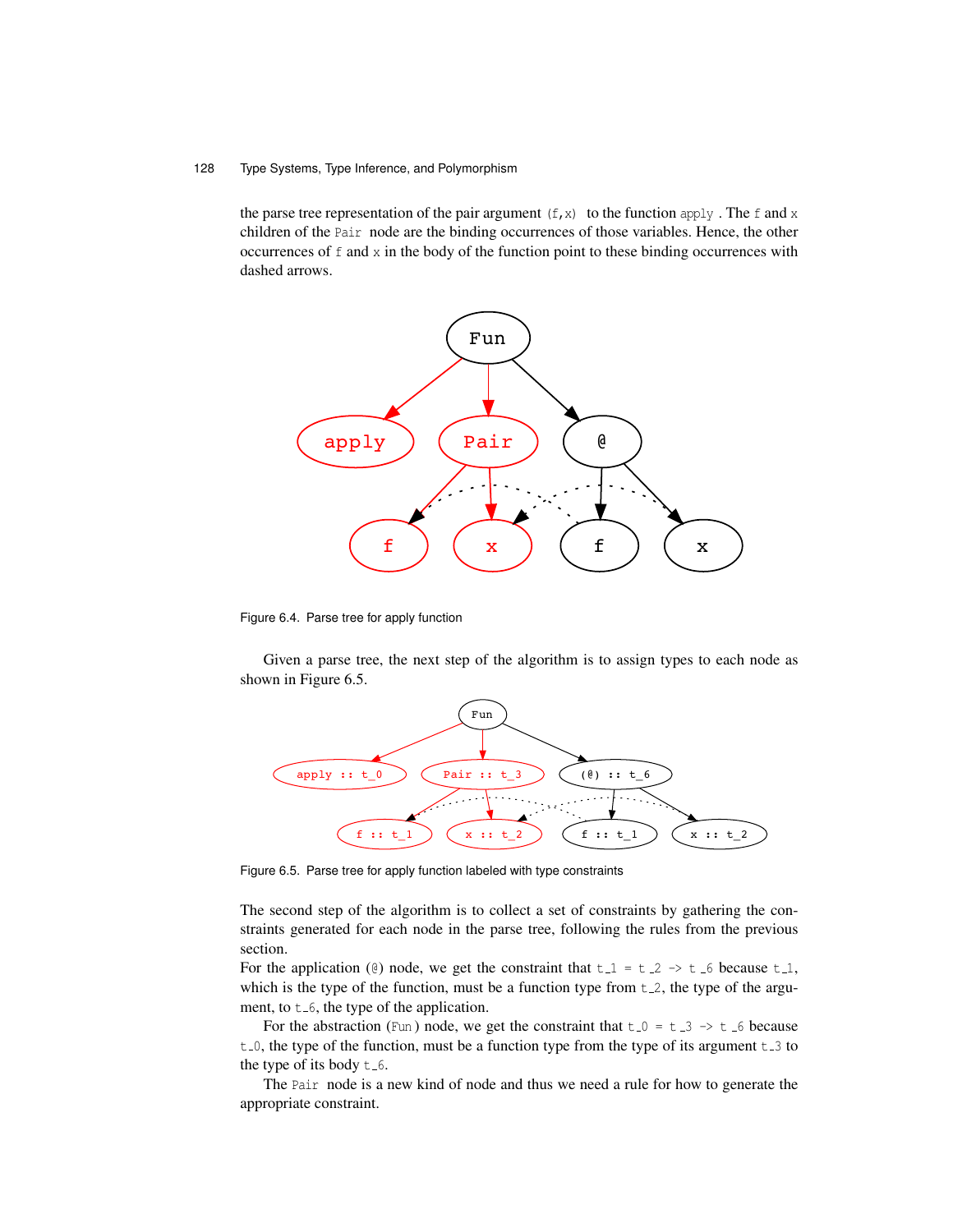

Figure 6.6. Constraints for apply function.

*Pair Expression:* The type of a pair expression is a pair of types. The first of these types is the type of the first component of the pair, while the second is the type of the second component. In symbols, if  $(a, b)$  is a pair and if a has type  $t = a$ , b has type t b, and  $(a,b)$  has type t p, then these types must satisfy the constraint t p  $=$   $(t - a, t - b)$ .

For the example, we get the constraint  $t = 3 = (t - 1, t - 2)$ .

Collecting these constraints, we have three constraints to solve:

(1)  $t-1 = t-2 \rightarrow t-6$ (2)  $t_0 = t_3 \rightarrow t_6$ (3)  $t = 3 = (t = 1, t = 2)$ 

The constraints can be solved in order. Using Equation (3), we can substitute for  $t = 3$  in Equation (1), yielding:

(4) t\_0 = (t\_1, t\_2) 
$$
\rightarrow
$$
 t\_6

Next, we can use Equation (1) to substitute for  $t_1$  in Equation (4):

(5) t  $0 =$  (t  $2 \rightarrow$  t  $-6$ , t  $-2$ )  $\rightarrow$  t  $-6$ 

Equation (5) tells us the type of the function. If we rewrite (t  $-2 \rightarrow t - 6$ , t  $-2$ )  $\rightarrow t - 6$ by replacing t 2 with t and t 6 with t1, we get the compiler output  $(t \rightarrow t1, t) \rightarrow$ t1 previously shown Because there are type variables in the type of the expression, the function may be applied to arguments with many different types. The following example illustrates this polymorphism by considering an application of the apply function.

## Example 6.5 Application of a Polymorphic Function

In the last example, we calculated the type of apply to be  $(t \rightarrow t1, t) \rightarrow t1$ , which is a type that contains type variables. The type variables in this type mean that apply is a *polymorphic* function, a function that may be applied to different types of arguments. In the case of apply, the type  $(t \rightarrow t1, t) \rightarrow t1$  means that apply may be applied to a pair of arguments of type  $(t \rightarrow t)$ ,  $(t)$  for any types t and t1. In particular, recall that function add  $x = 2 + x$  from Example 6.3 has type Int  $\rightarrow$  Int . Therefore, the pair (add, 3) has type (Int  $\rightarrow$  Int, Int), which matches the form (t  $\rightarrow$  t1, t) for function apply. In this example, we calculate the type of the application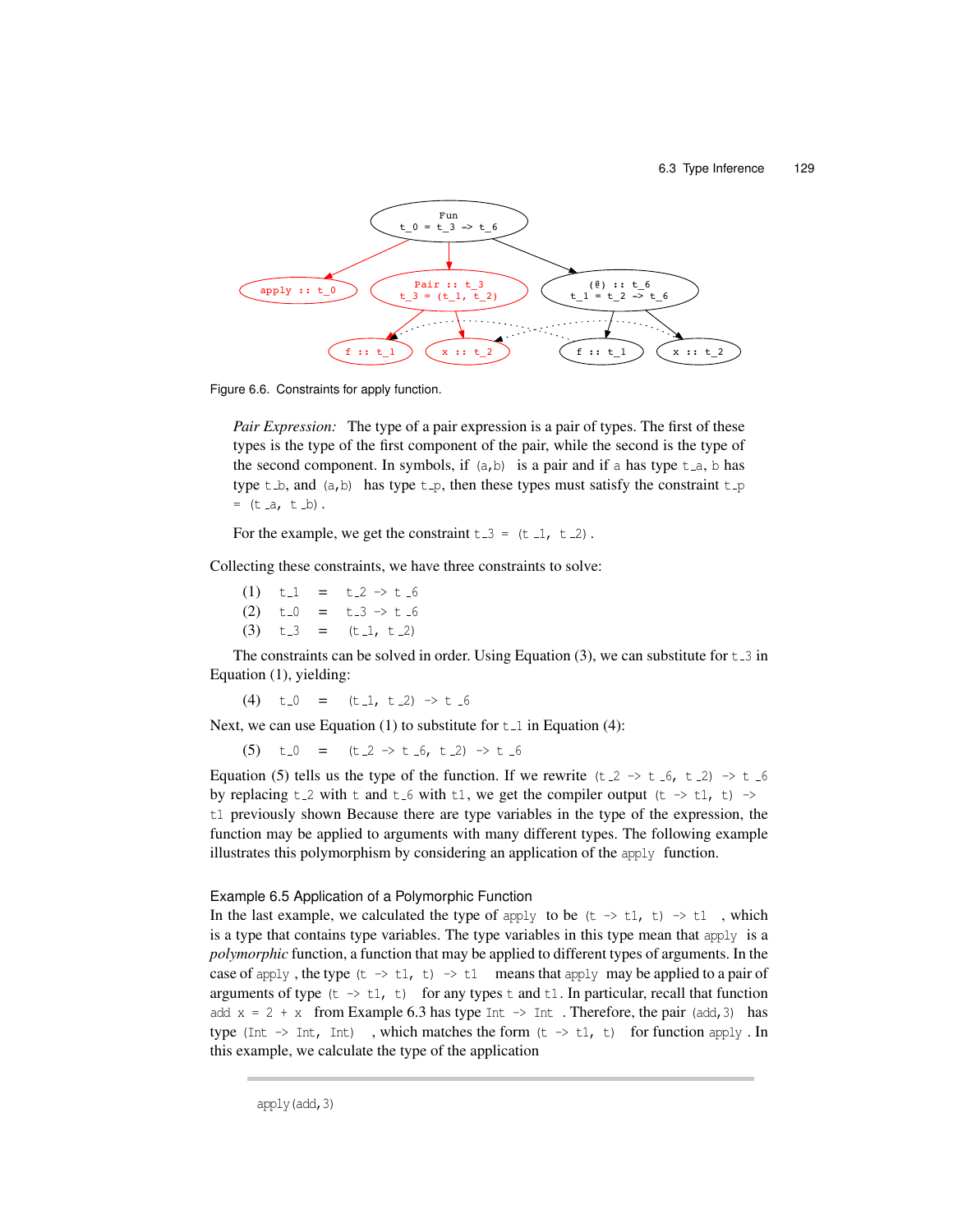Following the steps of the type inference algorithm, we begin by assigning types to the nodes in the parse tree for the expression:



Figure 6.7. Type variable assignment for apply function application parse tree.

Next, we annotate the parse tree with constraints over the type variables.



Figure 6.8. Constraints for apply function application parse tree.

The constant 3 gives us the constraint that  $t = 3 = Int$ . We know that the type of the add function is Int  $\rightarrow$  Int, which produces the constraint  $t - 2 = Int \rightarrow Int$ . Similarly, we know that the type of the apply function is  $(t \rightarrow t1, t) \rightarrow t1$ . Because the type variables t and t1 are variables that can stand for any type, we need to make sure that the variables t and t1 do not already appear elsewhere in the type inference problem we are solving. Therefore, we replace t with a *fresh* type variable a 1 and t1 with fresh type variable a 2, where "fresh" means the variable does not appear already in the set of variables we are working with. After this replacement, we get the constraint  $t-1 = (a-1 \rightarrow$  $a_2$ ,  $a_1$ )  $\rightarrow$  a  $a_2$ . Finally, following the rules we saw previously for pair and application nodes, we get the additional constraints:  $t = 4 = (t - 2, t - 3)$  and  $t = 1 = t - 4 \rightarrow t - 5$ . Collecting all these constraints together produces the following system of equations: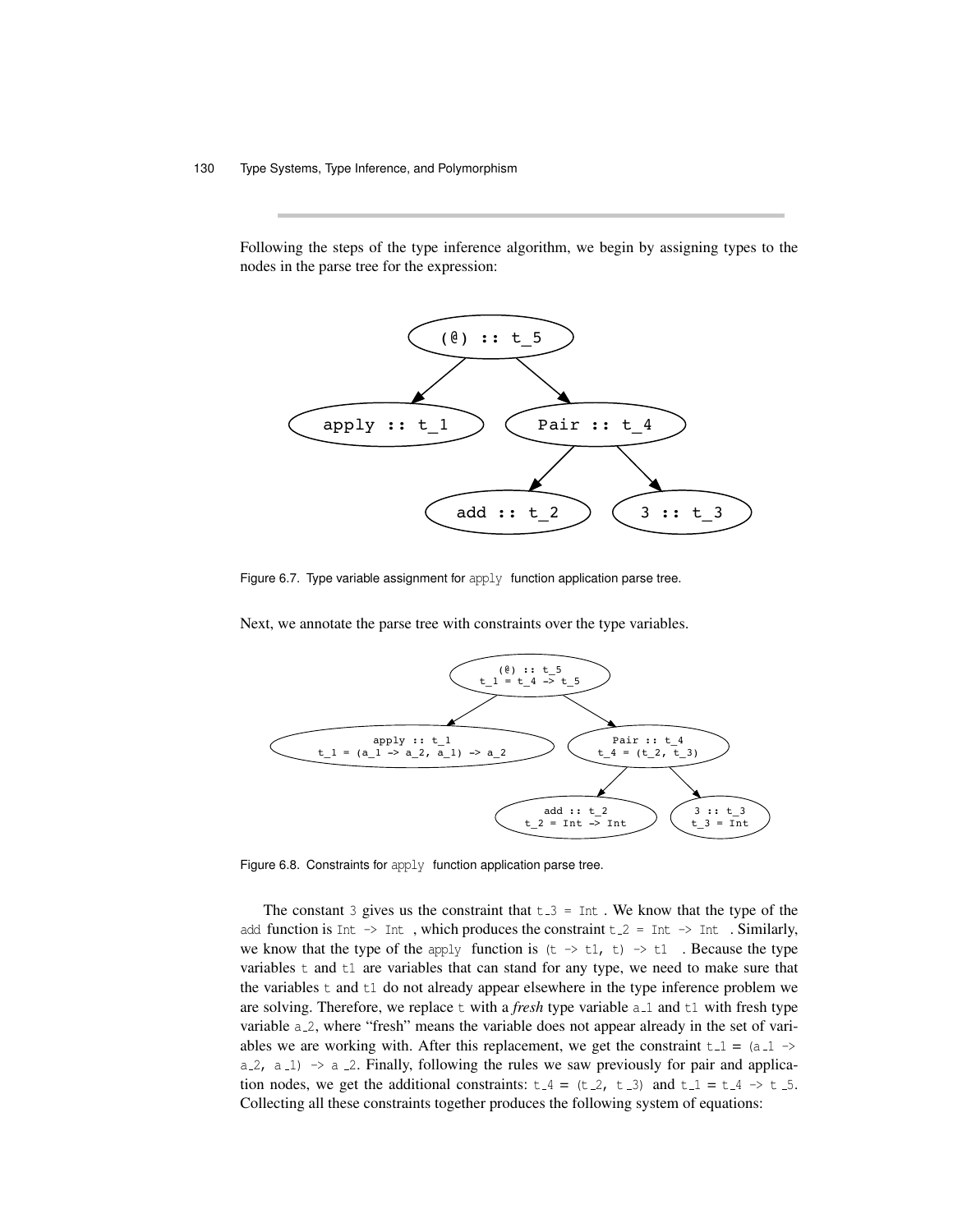(1)  $t - 1 = (a - 1) - a - 2, a - 1) - a - 2$ (2)  $t - 2 = Int \rightarrow Int$  $(3)$  t  $-3$  = Int (4)  $t = 4 = (t = 2, t = 3)$ (5)  $t-1 = t-4 \rightarrow t-5$ 

Now we must solve the constraints. Combining the first and fifth equations:

(6) (a  $1 \rightarrow a \, 2$ , a  $1 \rightarrow a \, 2$  = t  $4 \rightarrow t \, 5$ 

This constraint has an expression on each side of the equal sign. To solve this constraint, corresponding parts of each expression must be equal. In other words, this constraint implies the following two constraints:

(7)  $(a-1 \rightarrow a-2, a-1) = t-4$ (8)  $a_{-2}$  =  $t_{-5}$ 

Equations (4) and (7) yield the following two constraints:

(9)  $a-1 \rightarrow a-2 = t-2$  $(10)$  a 1 = t 3

and combining Equations (2) and (9) produces:

 $(11)$  a<sub>-1</sub> = Int  $(12)$  a 2 = Int

Thus the substitution

 $t_1 = (Int \rightarrow Int, Int) \rightarrow Int$  $t - 2 = Int \rightarrow Int$  $t - 3 = Int$  $t_4 = (Int \rightarrow Int, Int)$  $t - 5 = Int$  $a_1 = Int$  $a_2$  = Int

solves all the constraints.

Because all of the constraints are solved, the expression apply( $\text{add}, 3$ ) is typeable in the Haskell type system. The type of apply (add, 3) is the solution for type variable  $t = 5$ , namely Int .

We can also apply the function apply to other types of arguments. For example, if the function not has type  $Bool \rightarrow Bool$ , then

apply(not, False)

is a well-typed expression with type Bool , which can be calculated by exactly the same type-inference process as for apply(add,3) . This fact illustrates the polymorphism of apply: Because the type  $(t \rightarrow t1, t) \rightarrow t1$  of apply contains type variables, the function may be applied to any type of arguments that can be obtained if the type variables in  $(t \rightarrow t1, t) \rightarrow t1$  are replaced with type names or type expressions.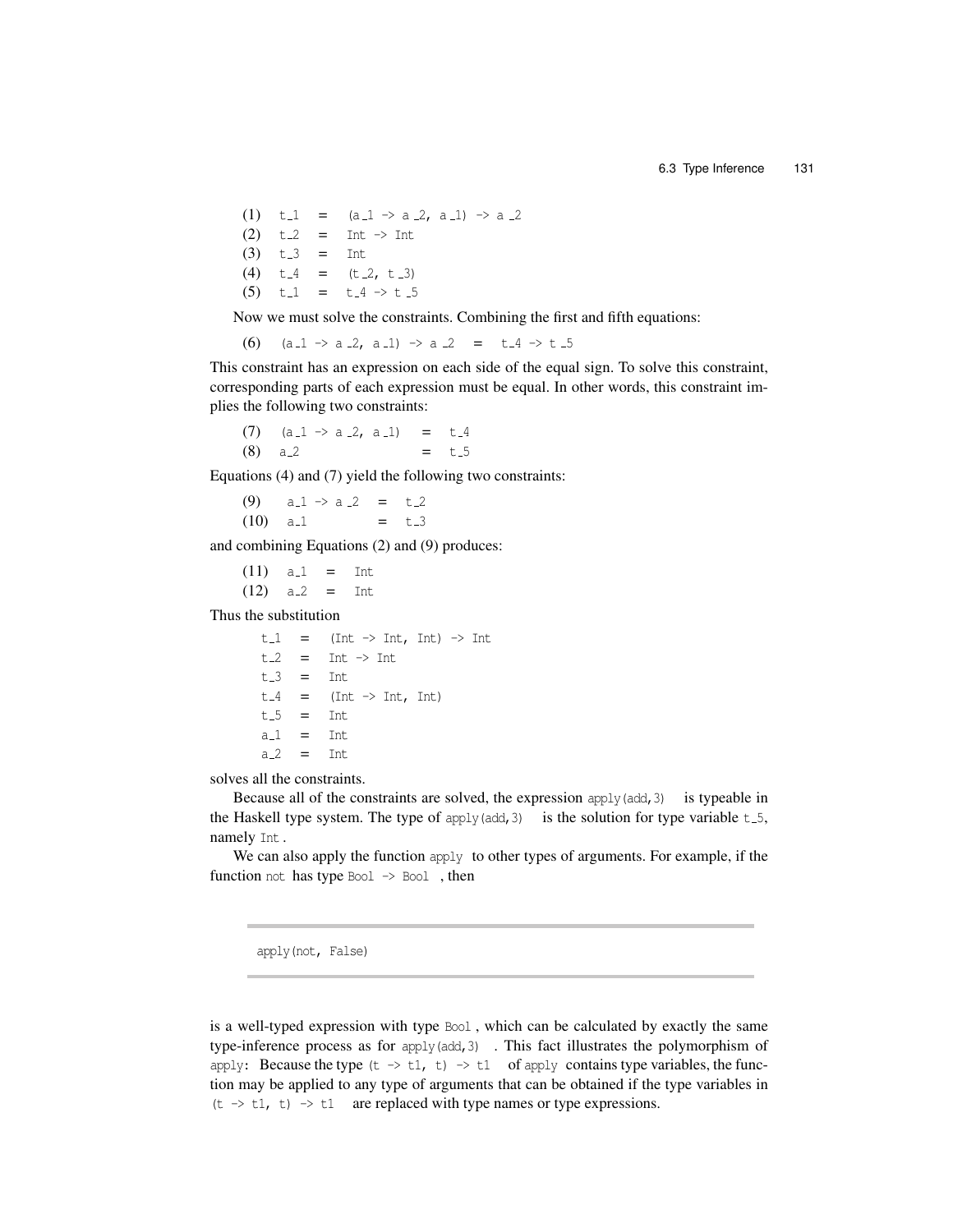#### Example 6.6 A Recursive Function

When a function is defined recursively, we must determine the type of the function body without knowing the type of recursive function calls. To see how this works, consider this simple recursive function that sums the integers up to a given integer. This function does not terminate, but it does type check:

sum  $x = x + sum (x-1)$ sum :: Int -> Int



Figure 6.9. Parse tree for sum function annotated with type variables and associated constraints.

Figure 6.9 shows the parse tree of the sum function annotated with type variables and associated constraints. The recursive call to the sum function appears in the parse tree as a variable node. Just like any other variable node, this node has a dotted arrow pointing to the node where the variable is bound. Again just like any other variable node, the type given to the variable node is the same as the type given to the binding node; in this case, type  $t = 0$ . We follow the same procedure as in the previous examples to generate constraints from the parse tree and to solve those constraints, producing the following solution:

 $t_0 = Int$  -> Int  $t_1 = Int$  $t_{-2}$  = Int -> (Int -> Int)  $t - 4 = Int \rightarrow Int$  $t = 6$  = Int -> (Int -> Int)  $t = 8$  = Int -> Int  $t_9 = Int$  $t_1 = \text{Int}$  $t_1 = \text{Int}$  $t_12 = Int$ 

Because the constraints can be solved, the function is typeable. In the process of solving the constraints, we have calculated that the type of sum (the type  $t = 0$ ) is Int  $\rightarrow$  Int.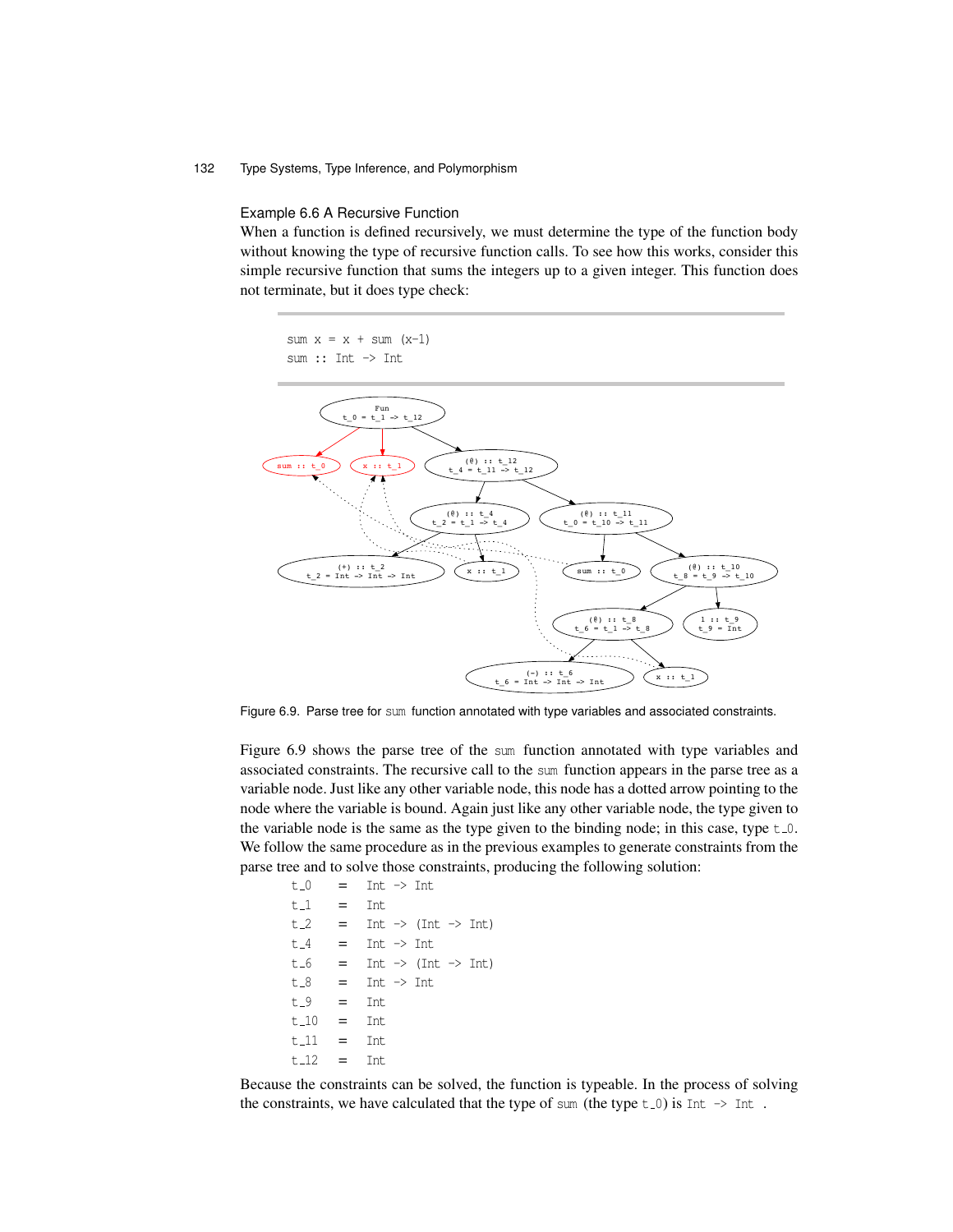## Example 6.7 A Function with Multiple Clauses

Type inference for functions with several clauses may be done by a type check of each clause separately. Then, because all clauses define the same function, we impose the constraint that the types of all clauses must be equal. For example, consider the append function on lists, defined as follows:

```
append ([, r) = rappend (x:xs, r) = x : append(xs, r)append :: ([t], [t]) \rightarrow [t]
```
As the type  $([t], [t]) \rightarrow [t]$  indicates, append can be applied to any pair of lists, as long as both lists contain the same type of list elements. Thus, append is a polymorphic function on lists.

We begin type inference for append by following the three-step algorithm for the first clause of the definition, then repeating the steps for the second clause. This gives us two types:

```
append :: ([t], t \quad 1) \rightarrow t \quad 1append :: (|t|, t \quad 1) \rightarrow |t|
```
Intuitively, the first clause has type ([t], t  $-1$ )  $\rightarrow$  t  $-1$  because the first argument must match the empty list [] , but the second argument may be anything. The second clause has type  $([t], t] \rightarrow [t]$  because the return result is a list containing one element from the list passed as the first argument.

If we require that the two clauses have the same type by imposing the constraint

 $([t], t] \rightarrow t \quad 1 = ([t], t \quad 1) \rightarrow [t]$ 

then we must have  $t_1 = [t]$ . This equality gives us the final type for append:

append :: ([t], [t]) -> [t]

#### Example 6.8 Type Inference Indicates a Program Error

Here is an example that shows how type inference may produce output that indicates a programming error, even though the program may type correctly. Here is a sample (incorrect) declaration of a reverse function on lists and its type:

```
reverse [] = []
reverse (x:xs) = reverse xs
reverse :: [t] \rightarrow [t \quad 1]
```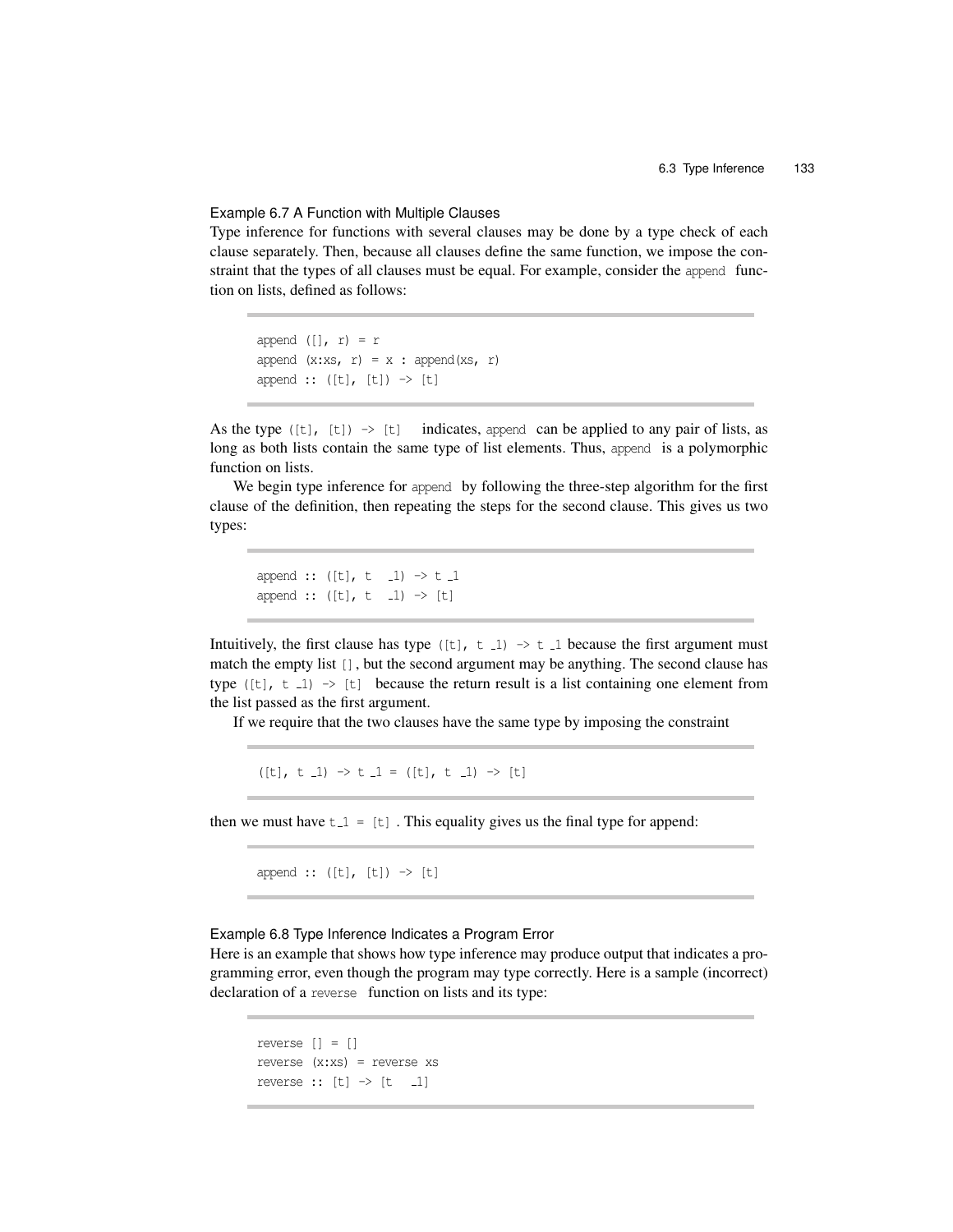As the typing shows, this function is typeable; there is no type error in this declaration. However, look carefully at the type of reverse. The type  $[t] \rightarrow [t \ 1]$  means that we can apply reverse to any type of list and obtain any type of list as a result. However, the type of the "reversed" list is not the same as the type of the list we started with!

Because it does not make sense for reverse to return a list that is a different type from its argument, there must be something wrong with this code. The problem is that, in the second clause, the first element  $x$  of the input list is not used as part of the output. Therefore, reverse always returns the empty list.

As this example illustrates, the type-inference algorithm may sometimes return a type that is more general than the one we expect. This does not indicate a type error. In this example, the faulty reverse can be used anywhere that a correct reverse function could be used. However, the type of reverse is useful because it tells the programmer that there is an error in the program.

## 6.4 POLYMORPHISM

Polymorphism, which literally means "having multiple forms," refers to constructs that can take on different types as needed. For example, a function that can compute the length of any type of list is polymorphic because it has type  $[t] \rightarrow \text{Int}$  for every type t.

There are three forms of polymorphism in contemporary programming languages:

- *parametric polymorphism*, in which a function may be applied to any arguments whose types match a type expression involving type variables;
- *ad hoc polymorphism*, another term for overloading, in which two or more implementations with different types are referred to by the same name;
- *subtype polymorphism*, in which the subtype relation between types allows an expression to have many possible types.

We discuss parametric polymorphism in this section and ad hoc polymorphism (overloading) in the next chapter. We consider subtype polymorphism in later chapters in connection with object-oriented programming.

#### 6.4.1 Parametric Polymorphism

The main characteristic of parametric polymorphism is that the set of types associated with a function or other value is given by a type expression that contains type variables. For example, a Haskell function that sorts lists might have the Haskell type

sort ::  $((t, t) \rightarrow \text{Bool}, [t]) \rightarrow [t]$ 

In words, sort can be applied to any pair consisting of a function and a list, as long as the function has a type of the form  $(t,t) \rightarrow$  Bool, in which the type t must also be the type of the elements of the list. The function argument is a less-than operation used to determine the order of elements in the sorted list.

In parametric polymorphism, a function may have infinitely many types, as there are infinitely many ways of replacing type variables with actual types. The sort function, for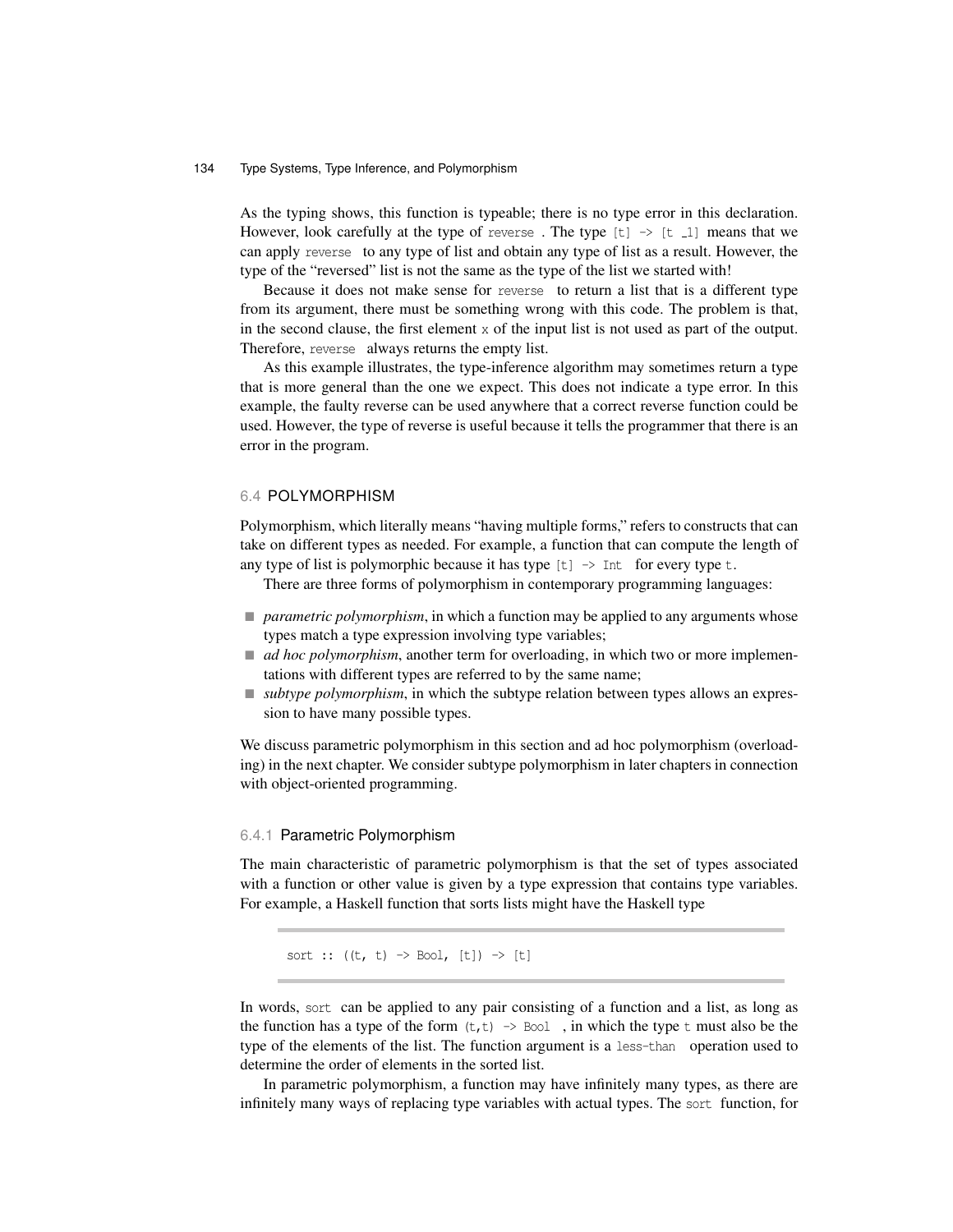example, may be used to sort lists of integers, lists of lists of integers, lists of lists of lists of integers, and so on.

Parametric polymorphism may be implicit or explicit. In *explicit parametric polymorphism*, the program text contains type variables that determine the way that a function or other value may be treated polymorphically. In addition, explicit polymorphism often involves explicit instantiation or type application to indicate how type variables are replaced with specific types in the use of a polymorphic value. C++ templates are a well-known example of explicit parametric polymorphism. Haskell polymorphism is called *implicit parametric polymorphism* because programs that declare and use polymorphic functions do not need to contain types – the type-inference algorithm computes when a function is polymorphic and computes the instantiation of type variables as needed.

## C++ Function Templates

For many readers, the most familiar type parameterization mechanism is the C++ template mechanism. Although some C++ programmers associate templates with classes and objectoriented programming, function templates are also useful for programs that do not declare any classes.

As an illustrative example, suppose we write a simple function to swap the values of two integer variables:

$$
\begin{array}{ll}\n\text{void swap(int&x, int&y) & {\{} \\
\text{int tmp} = x; x = y; y = tmp;\n}\n\end{array}
$$

Although this code is useful for exchanging values of integer variables, the sequence of instructions also works for other types of variables. If we wish to swap values of variables of other types, then we can define a function template that uses a type variable  $T$  in place of the type int :

```
template <typename T>
void swap(T& x, T& y) {
    T tmp = x; x = y; y = \text{tmp};
}
```
For those who are not familiar with templates, the main idea is to think of the type name T as a parameter to a function from types to functions. When applied to, or *instantiated* to, a specific type, the result is a version of swap that has int replaced with another type. In other words, swap is a general function that would work perfectly well for many types of arguments. Templates allow us to treat swap as a function with a type argument.

In C++, function templates are instantiated automatically as needed, with the types of the function arguments used to determine which instantiation is needed. This is illustrated in the following example lines of code.

int i, j;  $\ldots$  swap(i, j); // replace T with int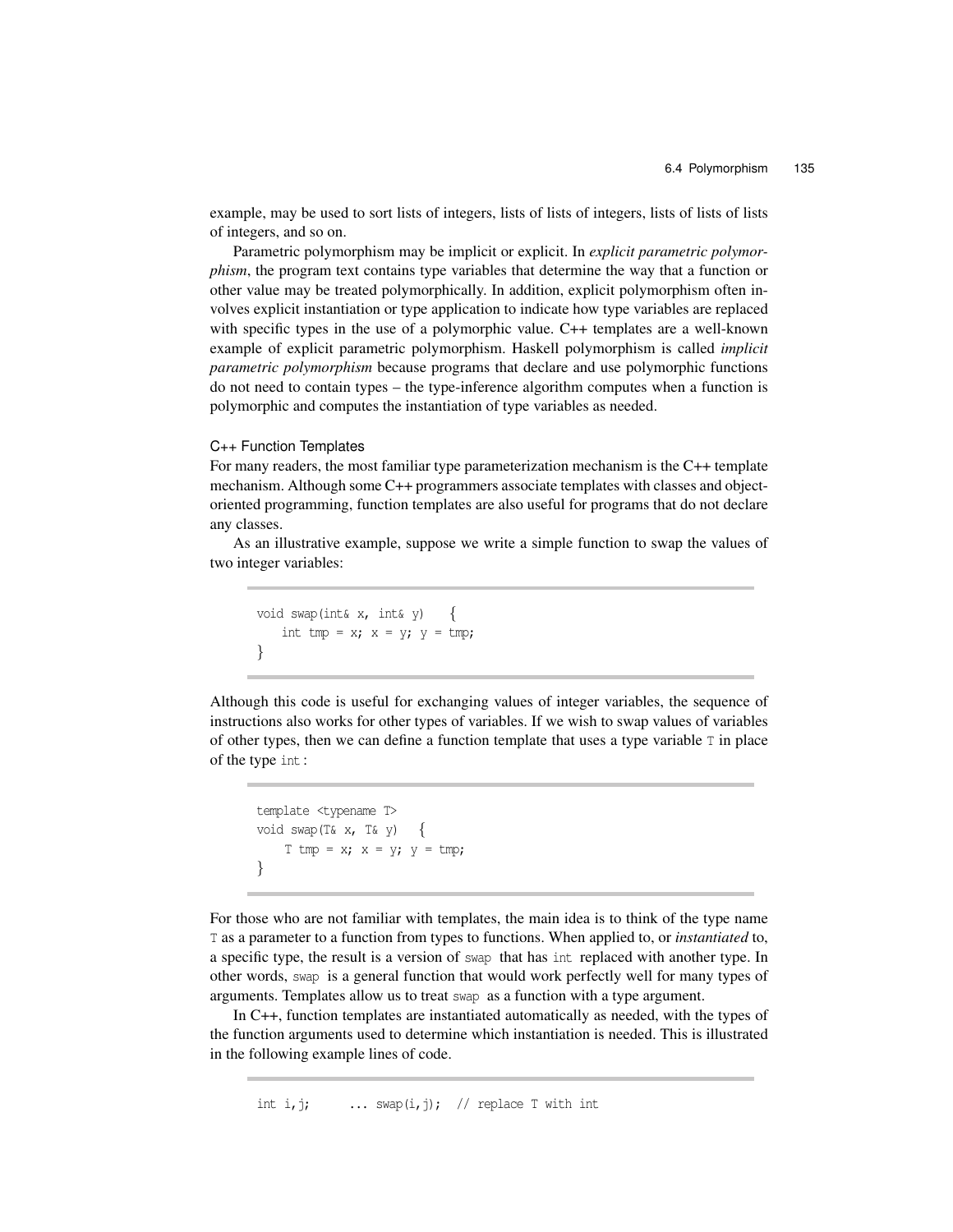float a,b; ... swap(a,b); // replace T with float String s,t; ... swap(s,t); // replace T with String

Comparison with Haskell Polymorphism

In Haskell polymorphism, the type-inference algorithm infers the type of a function and the type of a function application (as explained in Section 6.3). When a function is polymorphic, the actions of the type-inference algorithm can be understood as automatically inserting "template declarations" and "template instantiation" into the program. We can see how this works by considering a Haskell sorting function:

```
insert (less, x, []) = [x]insert (less, x, y:ys) = if less(x, y) then x:yselse y:insert(less,x,ys)
sort(less, []) = []sort(less, x:xs) = insert(less, x, sort(less, xs))
```
For sort to be polymorphic, a less-than operation must be passed as a function argument to sort .

The types of insert and sort , as inferred by the type-inference algorithm, are

insert ::  $((t, t) \rightarrow \text{Bool}, t, [t]) \rightarrow [t]$ sort ::  $((t, t) \rightarrow \text{Bool}, [t]) \rightarrow [t]$ 

In these types, the type variable t can be instantiated to any type, as needed. In effect, the functions are treated as if they were "templates." If we were able to combine syntax for C++ templates, Haskell functions, and Haskell types, the functions previously defined could also be written as

```
template <type t>
insert(less :: (t, t) \rightarrow Bool, x :: t, [] :: [t]) = [x]
insert(less, x, y:ys) = if less(x,y) then x:y:ys
                             else y: insert (less, x, ys)
template <type t>
sort(less :: (t, t) \rightarrow Bool, [] :: [t]) = []sort(less, x:xs) = insert(less, x, sort(less, xs))
```
These declarations are the explicitly typed versions of the implicitly polymorphic Haskell functions. In other words, the Haskell type-inference algorithm may be understood as a program preprocessor that converts Haskell expressions without type information into expressions in some explicitly typed intermediate language with templates. From this point of view, the difference between explicit and implicit polymorphism is that a programming language processor (such as the Haskell compiler) takes the simpler implicit syntax and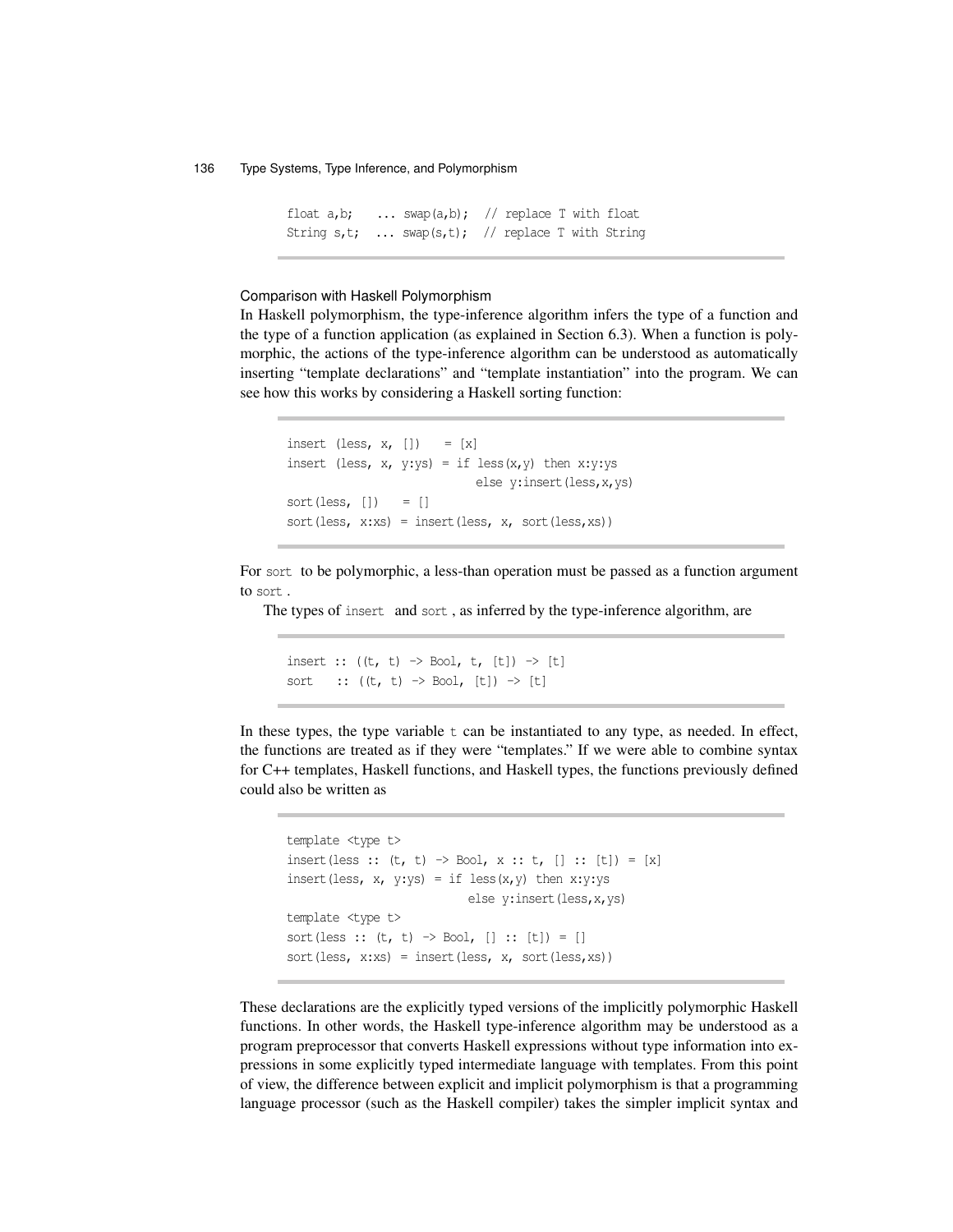automatically inserts explicit type information, converting from implicit to explicit form, before programs are compiled and executed.

Finishing this example, suppose we declare a less-than function on integers:

```
less :: (int, Int) \rightarrow Boolless(x,y) = x < y
```
In the following application of the polymorphic sort function, the sort template is automatically instantiated to type Int , so sort can be applied to an integer list:

```
sort (less, [1,4,5,3,2])
[1, 2, 3, 4, 5]it :: [Int]
```
#### 6.4.2 Implementation of Parametric Polymorphism

C++ templates and Haskell polymorphic functions are implemented differently. The reason for the difference is not related to the difference between explicitly polymorphic syntax and implicitly polymorphic syntax. The need for different implementation techniques arises from the difference between data representation in C and data representation in Haskell.

#### C++ Implementation

C++ templates are instantiated at link time. More specifically, suppose the swap function template is stored in one file and a program calling swap is stored in another file and these files are compiled separately. The so-called relocatable object files produced by compilation of the calling program will include information indicating that the compiled code calls a function swap of a certain type. The program linker combines the two program parts by linking the calls to swap in the one program part to the definition of swap in the other. It does so by instantiating the compiled code for swap in a form that produces code appropriate for the calls to swap .

If a program calls swap with several different types, then several different instantiated copies of swap will be produced. One reason that a different copy is needed for each type of call is that function swap declares a local variable tmp of type T. Space for tmp must be allocated in the activation record for swap . Therefore the compiled code for swap must be modified according to the size of a variable of type  $T$ . If  $T$  is a structure or object, for example, then the size might be fairly large. On the other hand, if  $T$  is int, the size will be small. In either case, the compiled code for swap must "know" the size of the datum so that addressing into the activation record can be done properly.

The linking process for  $C++$  is relatively complex. We will not study it in detail. However, it is worth noting that if  $\lt$  is an overloaded operator, then the correct version of  $\lt$ must be identified when the compiled code for sort is linked with a calling program. For example, consider the following generic sort function: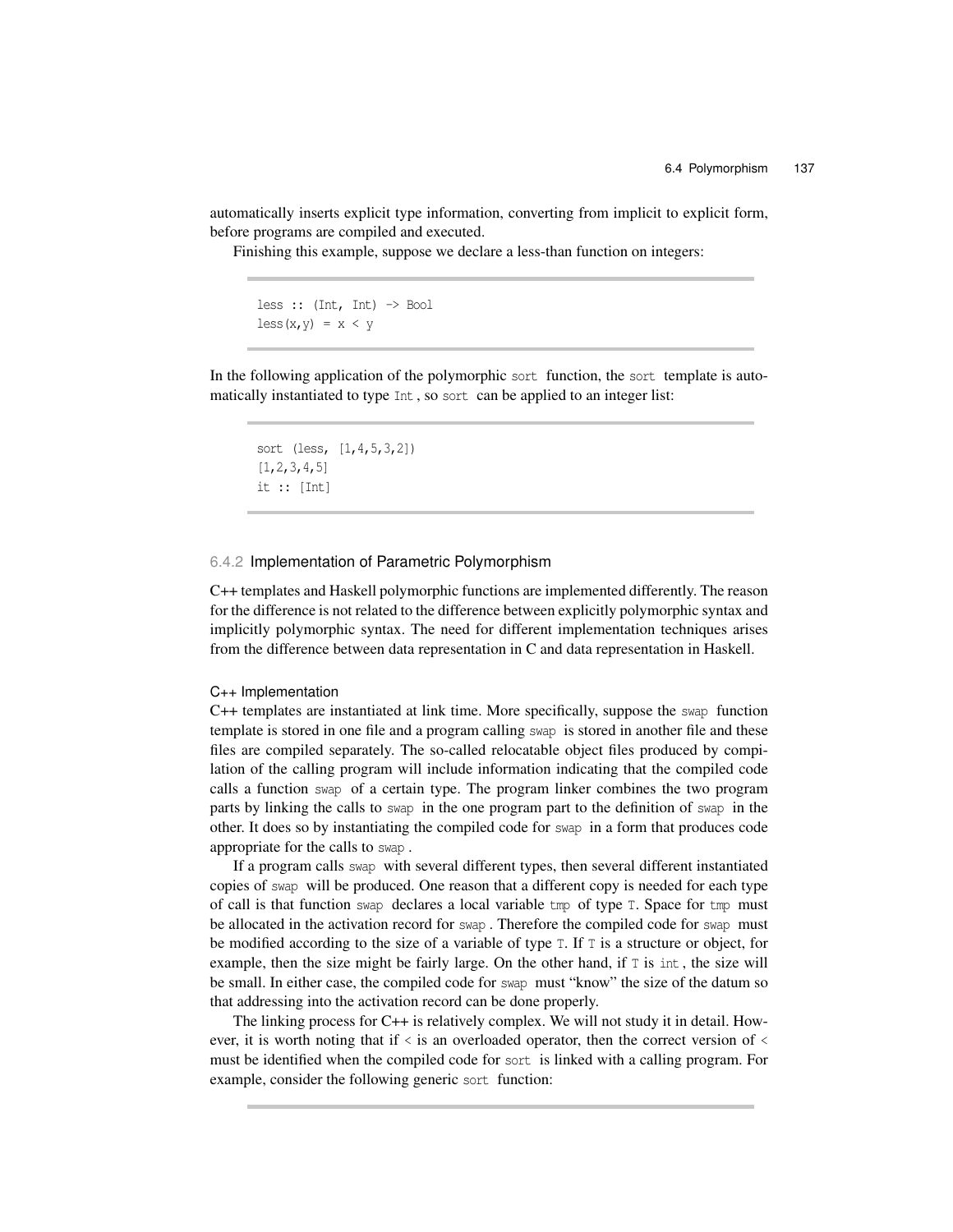```
template <typename T>
void sort( int count, T A[count] ) {
   for (int i=0; i \le count-1; i++)
         for (int i=i+1; i<count-1; i++)
           if (A[j] < A[i]) swap(A[i], A[j]);
}
```
If A is an array of type T, then sort  $(n, A)$  will work only if operator  $\lt$  is defined on type T. This requirement of sort is not declared anywhere in the C++ code. However, when the function template is instantiated, the actual type  $T$  must have an operator  $\leq$  defined or a link-time error will be reported and no executable object code will be produced.

#### Haskell Implementation

In Haskell, there is one sequence of compiled instructions for each polymorphic function. There is no need to produce different copies of the code for different types of arguments because related types of data are represented in similar ways. More specifically, pointers are used in parameter passing and in the representation of data structures such as lists so that when a function is polymorphic, it can access all necessary data in the same way, regardless of its type. This property of Haskell is called *uniform data representation*.

A simple example of uniform data representation is the polymorphic Haskell pair function:

pair ::  $t \to t1 \to (t, t1)$ pair  $x y = (x, y)$ 

As the type indicates, this pair function can be applied to any two values. Haskell represents all values as pointers; therefore, when two values are passed to the pair function, the pair function receives two pointers. The two pointers are the same size (typically 32 bits), regardless of what type of value is being passed. In fact, the compiler can implement the entire computation by only manipulating the pointers, not the values they point to. As a result, none of the compiled code for pair depends on the size of the data referred to by arguments x and y.

Uniform data representation has its advantages and disadvantages. Because there is no need to duplicate code for different argument types, uniform data representation leads to smaller code size and avoids complications associated with C++-style linking. On the other hand, the resulting code can be less efficient, as uniform data representation often involves using pointers to data instead of storing data directly in structures.

For polymorphic list functions to work properly, all lists must be represented in exactly the same way. Because of this uniformity requirement, small values that would fit directly into the car part of a list cons cell cannot be placed there because large values do not fit. Hence we must store pointers to small values in lists, just as we store pointers to large values. Haskell programmers and compiler writers call the process of making all data look the same by means of pointers *boxing*.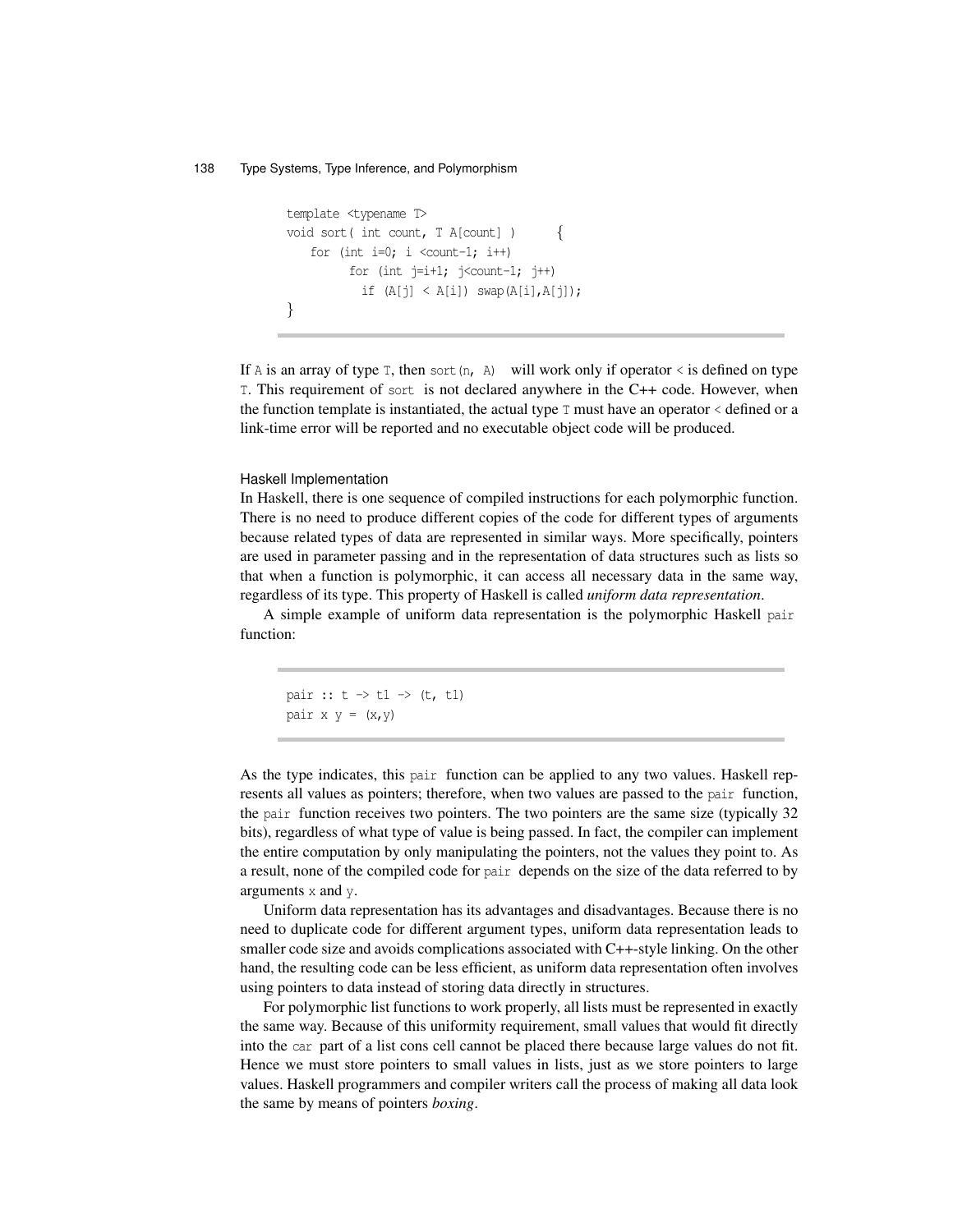## Comparison

Two important points of comparison are efficiency and reporting of error messages. As far as efficiency, the C++ implementation requires more effort at link time and produces a larger code size, as instantiating a template several times will result in several copies of the code. The Haskell implementation will run more slowly unless special optimizations are applied; uniform data representation involves more extensive use of pointers and these pointers must be stored and followed.

As a general programming principle, it is more convenient to have program errors reported at compile time than at link time. One reason is that separate program modules are compiled independently, but are linked together only when the entire system is assembled. Therefore, compilation is a "local" process that can be carried out by the designer or implementer of a single component. In contrast, link-time errors represent global system properties that are not known until the entire system is assembled. For this reason, C++ link-time errors associated with operations in templates can be irritating and a source of frustration.

Somewhat better error reporting for C++ templates could be achieved if the template syntax included a description of the operations needed on type parameters. However, this is relatively complicated in  $C_{++}$ , because of overloading and other properties of the language. In contrast, Haskell has a more principled overloading mechanism and includes more information in parameterized constructs, allowing all type errors to be reported as a program unit is compiled. We will discuss overloading in more detail in Chapter 7.

# 6.5 TYPE DECLARATIONS AND TYPE EQUALITY

Many kinds of type declarations and many kinds of type equality have appeared in programming languages over the years. Type declarations and type equality are related because when a type name is declared, it is important to decide whether this is a "new" type that is different from all other types or a new name whose meaning is equal to some other type that may be used elsewhere in the program.

There are two basic forms of type declaration:

- *transparent*, meaning an alternative name is given to a type that can also be expressed without this name,
- *opaque*, meaning a new type is introduced into the program that is not equal to any other type.

Two historical names for these two forms of type equality are *structural type equality* and *name type equality*. Intuitively, structural equality means that two type names are the same if the types they name are the same (i.e., have the same structure). Name equality means that two type names are considered equal in type checking only if they are the same name.

Although these terms may seem simple and innocuous, there are lots of confusing phenomena associated with the use of structural and name type equivalence in programming languages. Instead of discussing many of the possible forms, we simply look at a few rational possibilities.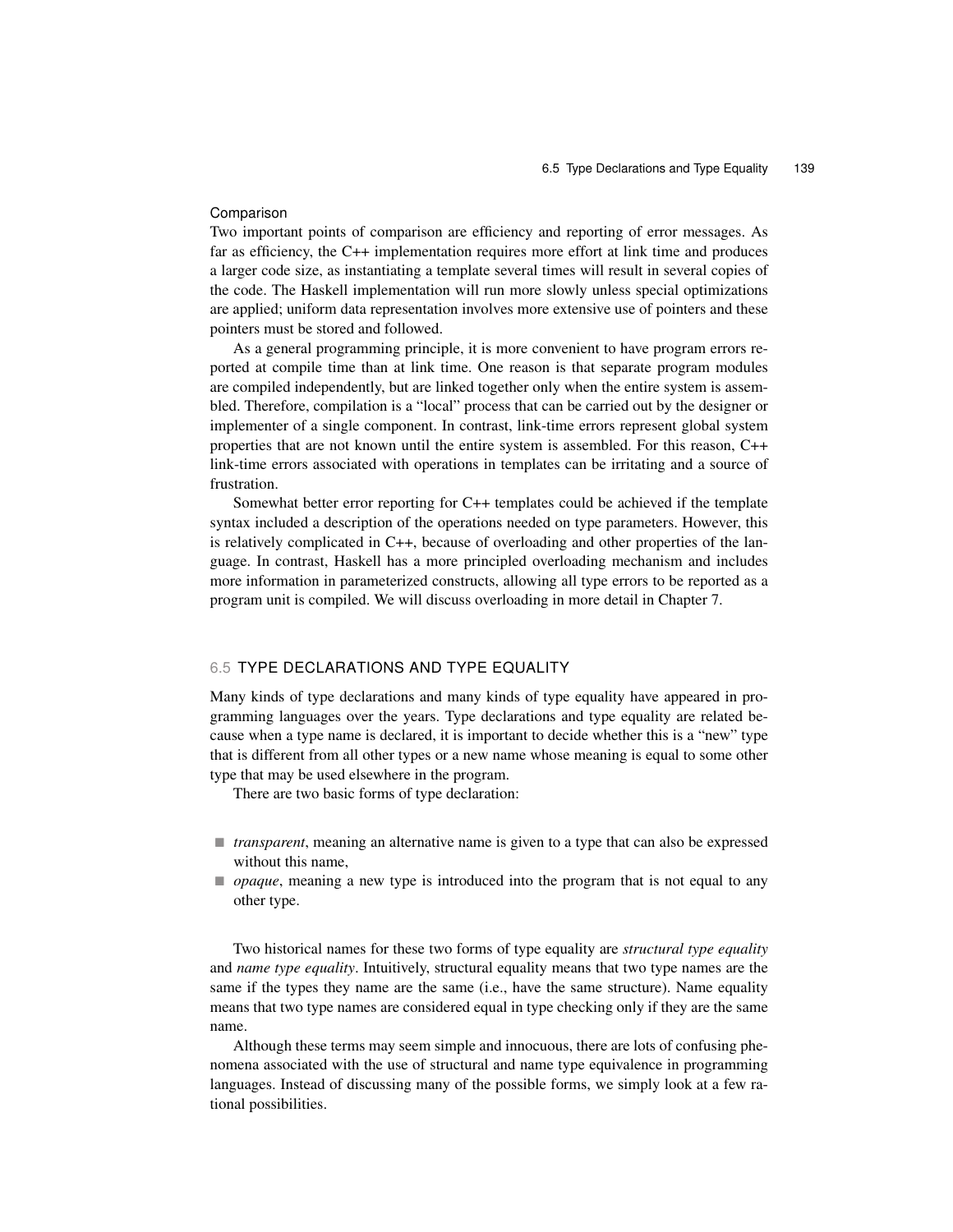6.5.1 Transparent Type Declarations

In the Haskell form of transparent type declaration,

type <type \_identifier> = <type \_expression>

the identifier becomes a synonym for the type expression. For example, the code

```
type Celsius = Float
type Fahrenheit = Float
```
declares two type names, Celsius and Fahrenheit , whose meaning is the type Float , just the way that the two value declarations

 $x = 3$  $y = 3$ 

declare two identifiers whose value is 3. (Remember that Haskell identifiers are not assignable variables; the identifier  $x$  will have value 3 wherever it is used.) If we declare a Haskell function to convert from Fahrenheit to Celsius, this function will have type Float -> Float (if we ignore operator overloading):

toCelsius  $x = ((x-32.0) * 0.555556)$ 

This fact should not be surprising because there is no indication that the function argument or return value has any type other than Float . However, because types Celsius and Fahrenheit are both equal to type Float , the function toCelsius also has type Fahrenheit  $\rightarrow$  Celsius . The programmer can indicate this fact by specifying the type of the argument and result:

```
toCelsius :: Fahrenheit -> Celsius
toCelsius x = ((x-32.0) * 0.555556)
```
This version of the toCelsius function is more informative to read, as the types indicate the intended purpose of the function. However, because Fahrenheit and Celsius are synonyms for Float, this function can be applied to any Float argument:

```
toCelsius 74.5
23.61113
it :: Celsius
```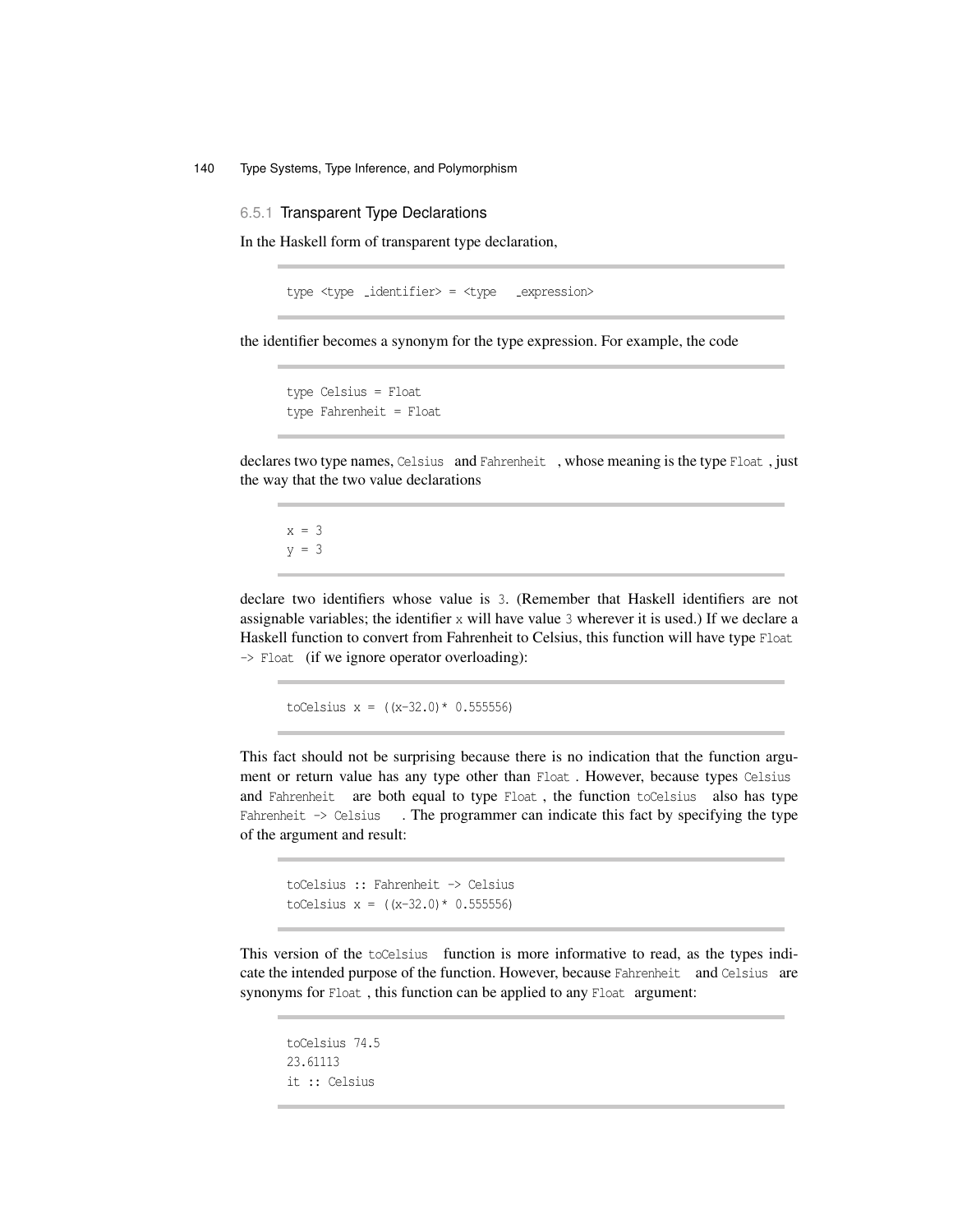The Haskell type checker gives the result type Celsius , but because Celsius  $=$  Float, the result can be used in Float expressions.

In addition to transparent type declarations, Haskell also supports opaque type declarations. We will discuss one such example in Subsection 6.5.3.

#### 6.5.2 C Declarations and Structs

The basic type declaration construct in  $C$  is typedef. Here are some simple examples:

typedef char byte; typedef byte ten \_bytes[10];

the first declaring a type byte that is equal to char and the second an array type ten bytes that is equal to arrays of 10 byte s. Generally speaking, the  $C$  typedef construct works similarly to the transparent Haskell type declaration discussed in the preceding subsection. However, when structs are involved, the C type checker considers separately declared type names to be unequal, even if they are declared to name the same struct type. Here is a short program example illustrating this behavior:

```
typedef struct {int m; } A;
typedef struct {int m; } B;
A x;
B y;
x=y; /* incompatible types in assignment */
```
Here, although the two struct types used in the two declarations are the same, the C type checker does not treat A and B as equal types. However, if we replace the two declarations with typedef int A; typedef int B; , using int in place of structs, then the assignment is considered type correct.

#### 6.5.3 Haskell Data-Type Declarations

The Haskell data-type declaration, discussed in Section 5.4, is a form of type declaration that simultaneously defines a new type name and operations for building and making use of elements of the type. Because all of the examples in Section 5.4 were monomorphic, we take a quick look at a polymorphic declaration before discussing type equality.

Here is an example of a polymorphic data type of trees. You may wish to compare this with the monomorphic (nonpolymorphic) example in Subsection 5.4:

data Tree a = Leaf a *|* Node (Tree a, Tree a)

This declaration defines a polymorphic type Tree a , with instances Tree Int , Tree String , and so on, together with polymorphic constructors Leaf and Node :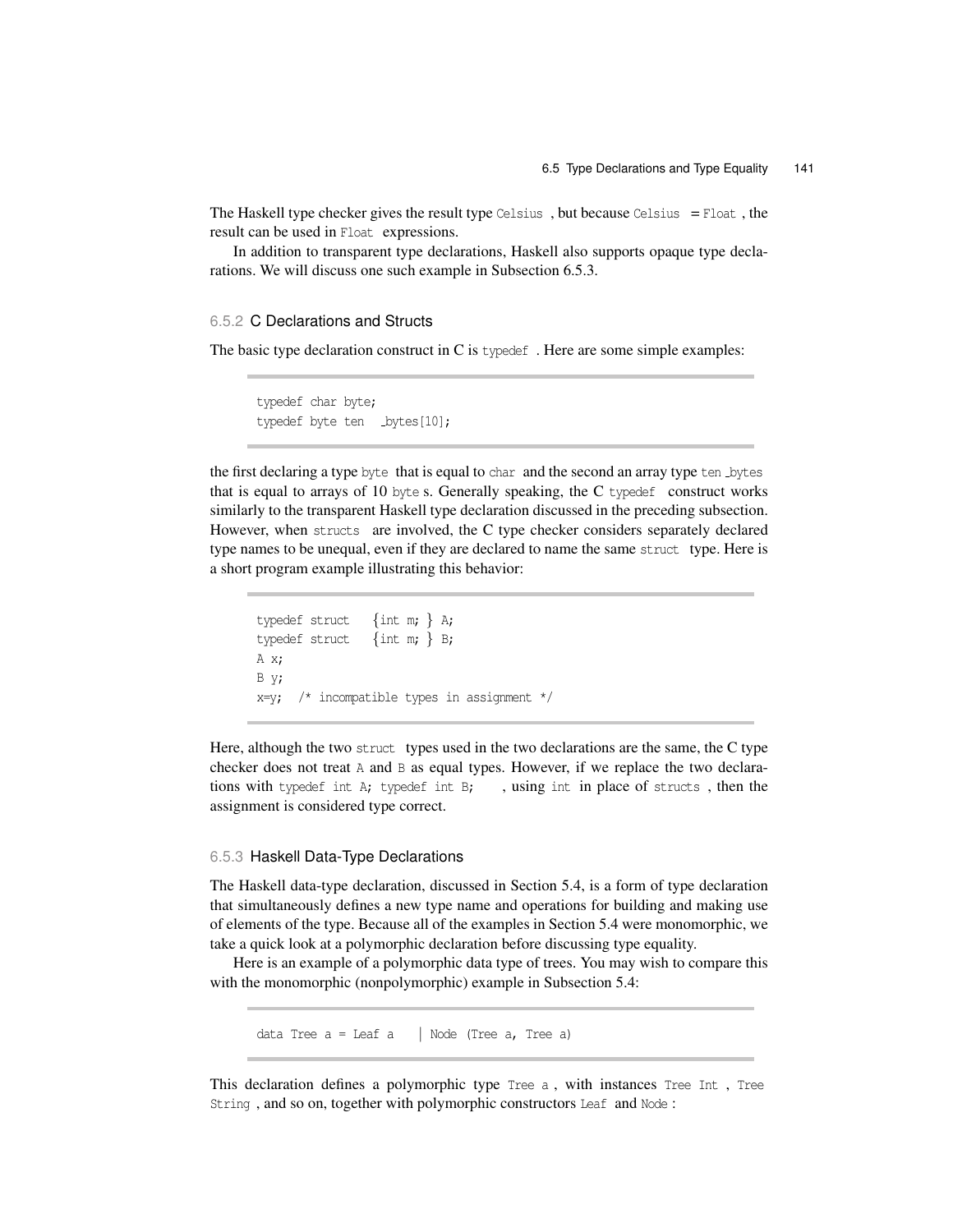```
Leaf :: a \rightarrow Tree a
Node :: (Tree a, Tree a) \rightarrow Tree a
```
The following function checks to see if an element appears in a tree.

```
inTree :: (Eq t) \Rightarrow (t, Tree t) \Rightarrow Bool
inTree (x, \text{Leaf } y) = x = yinTree (x, Node(left, right)) =inTree (x, left) || inTree(x, right)
```
The type indicates that inTree will work for any type  $t$  that belongs to the Eq type class, meaning the type t must have an equality operator defined for it. This qualification on the type of  $t$  enables us to compare x and y for equality in the first clause of the function. We will study type classes in more detail in the next chapter.

Each Haskell data-type declaration is considered to define a new type different from all other types. Even if two data types have the same structure, they are not considered equivalent.

The design of Haskell makes it hard to declare similar data types, as each constructor has only one type. For example, the two declarations

```
data A = C Int
data B = C Int
```
declare distinct types A and B. Both declarations introduce a constructor function named  $C$ , the first with type Int  $\rightarrow$  A and the second with type Int  $\rightarrow$  B. Because both constructors are in the same scope, the Haskell compiler reports an error, saying that the constructor C has been defined more than once. We can solve this problem by putting the two declarations into two different modules,  $M_1$  and  $M_2$ . We can then see that  $M_1$ . A and  $M_2$ . B are considered different by writing a function that attempts to treat a value of one type as the other,

f :: M1.A -> M2.B f  $x = x$ 

which leads to the message: Couldn't match expected type 'M1.B' against inferred type 'M2.A' .

## 6.6 CHAPTER SUMMARY

In this chapter, we studied reasons for using types in programming languages, methods for type checking, and some typing issues such as polymorphism and type equality.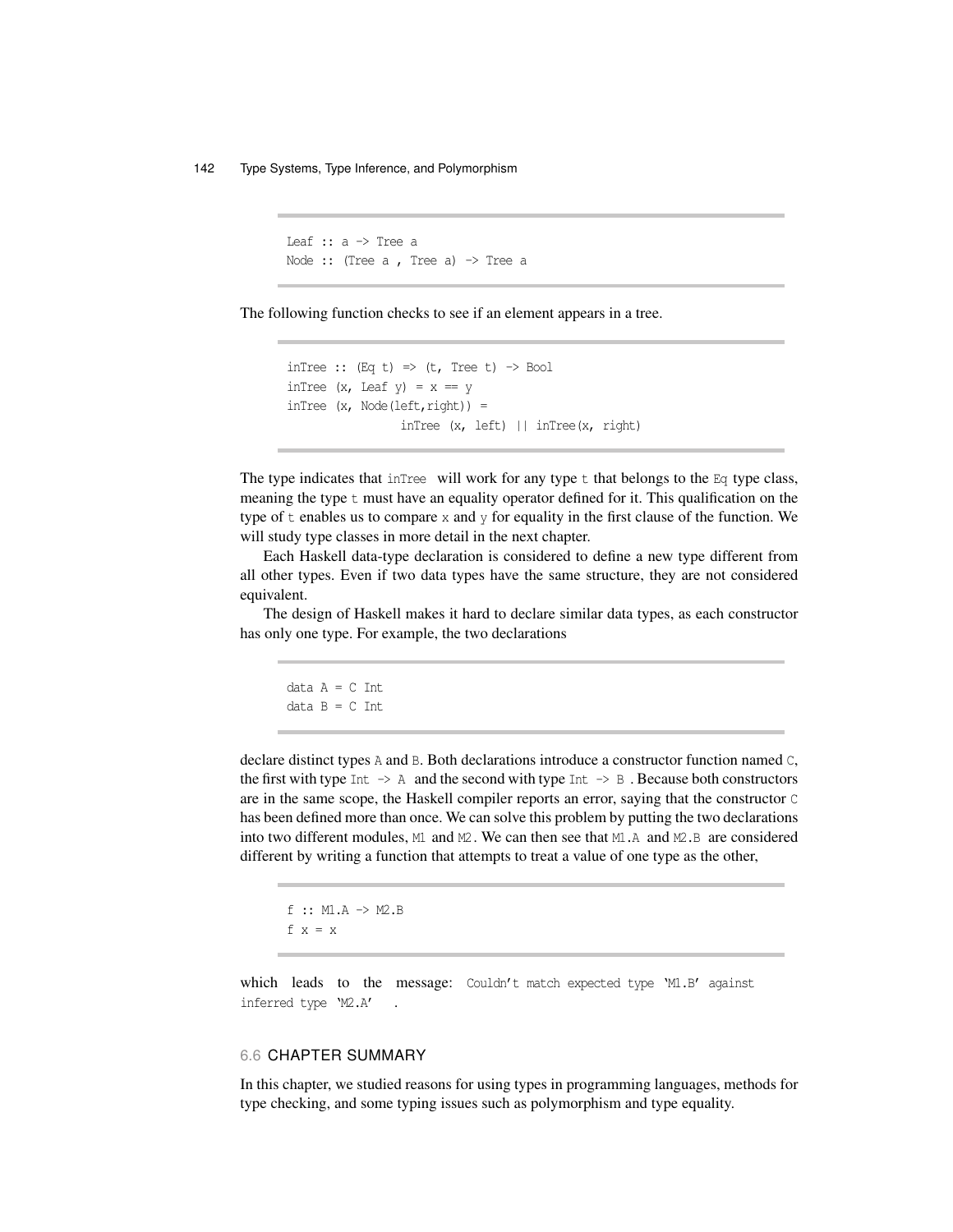## Reasons for Using Types

There are three main uses of types in programming languages:

- *Naming and organizing concepts:* Functions and data structures can be given types that reflect the way these computational constructs are used in a program. This helps the programmers and anyone else reading a program figure out how the program works and why it is written a certain way.
- *Making sure that bit sequences in computer memory are interpreted consistently:* Type checking keeps operations from being applied to operands in incorrect ways. This prevents a floating-point operation from being applied to a sequence of bits that represents a string, for example.
- *Providing information to the compiler about data manipulated by the program:* In languages in which the compiler can determine the type of a data structure, for example, the type information can be used to determine the relative location of a part of this structure. This compile-time type information can be used to generate efficient code for indexing into the data structure at run time.

# Type Inference

Type inference is the process of determining the types of expressions based on the known types of some of the symbols that appear in them. For example, we saw how to infer that the function g declared by

 $g x = 2 + x$ 

has type Int  $\rightarrow$  Int . The difference between type inference and compile-time type checking is a matter of degree. A type-checking algorithm goes through the program to check that the types declared by the programmer agree with the language requirements. In type inference, the idea is that some information is not specified and some form of logical inference is required for determining the types of identifiers from the way they are used.

The following steps are used to infer the type of an expression e:

- 1. Assign a type variable to e and each subexpression. Each such variable represents the unknown type of the corresponding expression.
- 2. Generate a set of constraints on these type variables from the form of the parse tree of the expression.
- 3. Solve these constraints by using unification, which is a substitution-based algorithm for solving systems of equations.

In a series of examples, we saw how to apply this algorithm to a variety of expressions. Type inference has many characteristics in common with the kind of algorithms that are used in compilers and programming environments to determine properties of programs. For example, some useful alias analysis algorithms that try to determine whether two pointers might point to the same location have the same general outline as that of type inference.

## Parametric Polymorphism

There are three forms of polymorphism, which literally means "many shapes": parametric polymorphism, ad hoc polymorphism (another term for overloading), and subtype poly-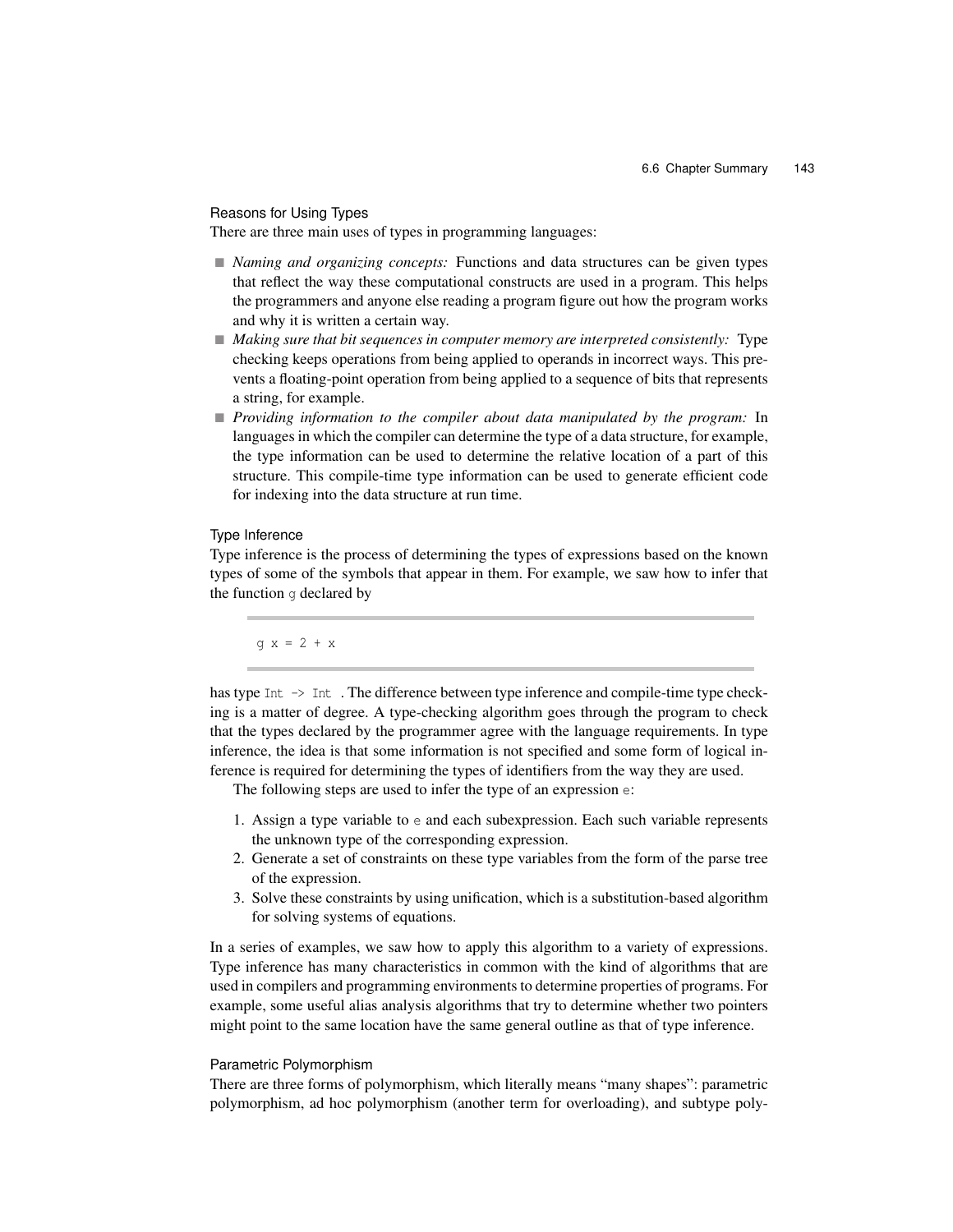morphism. We studied the first of these in this chapter. We will examine ad hoc polymorphism in the next chapter and subtype polymorphism in later chapters on object-oriented languages. Parametric polymorphism can be either implicit, as in Haskell, or explicit, as with C++ templates. There are two ways of implementing parametric polymorphism, one in which the same data representation is used for all types of data and one in which different data representations are used for different types of data. In this second approach, the parametric code is instantiated (ie, slightly different versions of the code are used) to manage different data representations.

## Type Declarations and Type Equality

We discussed opaque and transparent type declarations. In opaque type declarations, the type name stands for a distinct type different from all other types. In transparent type declarations, the declared name is a synonym for another type. Both forms are used in many programming languages.

## EXERCISES

# 6.1 Haskell Types

Assuming that integer literals have type  $Int$  and binary arithmetic operators  $+$  and  $*$  have type Int  $\rightarrow$  Int  $\rightarrow$  Int , explain the uHaskell type for each of the following declarations:

(a) a  $(x,y) = x + 2 * y$ (b) b  $(x,y,f) = if f y then x else y$ (c) c f = *\*y -> f y (d) d  $(f, x) = f(f x)$ 

Because you can simply type these expressions into a Haskell interpreter to determine the type, be sure to write a short explanation to show that you understand why each function has the type you give.

# 6.2 Polymorphic Sorting

This function performing insertion sort on a list takes as arguments a comparison function less and a list l of elements to be sorted. The code compiles and runs correctly:

```
sort (\text{less}, [\ ]) = []sort (less, a : 1) =
   let insert(a, []) = a : []insert(a, b:1) = if less(a,b) then a : b : 1else b : insert (a,l)
   in insert(a, sort(less, l))
```
What is the type of this sort function? Explain briefly, including the type of the subsidiary function insert. You do not have to run the Haskell algorithm on this code; just explain why an ordinary Haskell programmer would expect the code to have this type.

# 6.3 Types and Garbage Collection

Language *D* allows a form of "cast" in which an expression of one type can be treated as an expression of any other. For example, if  $x$  is a variable of type integer, then  $(s_1 t \dot{x} \dot{x})$  is an expression of type string. No conversion is done. Explain how this might affect garbage collection for language *D*.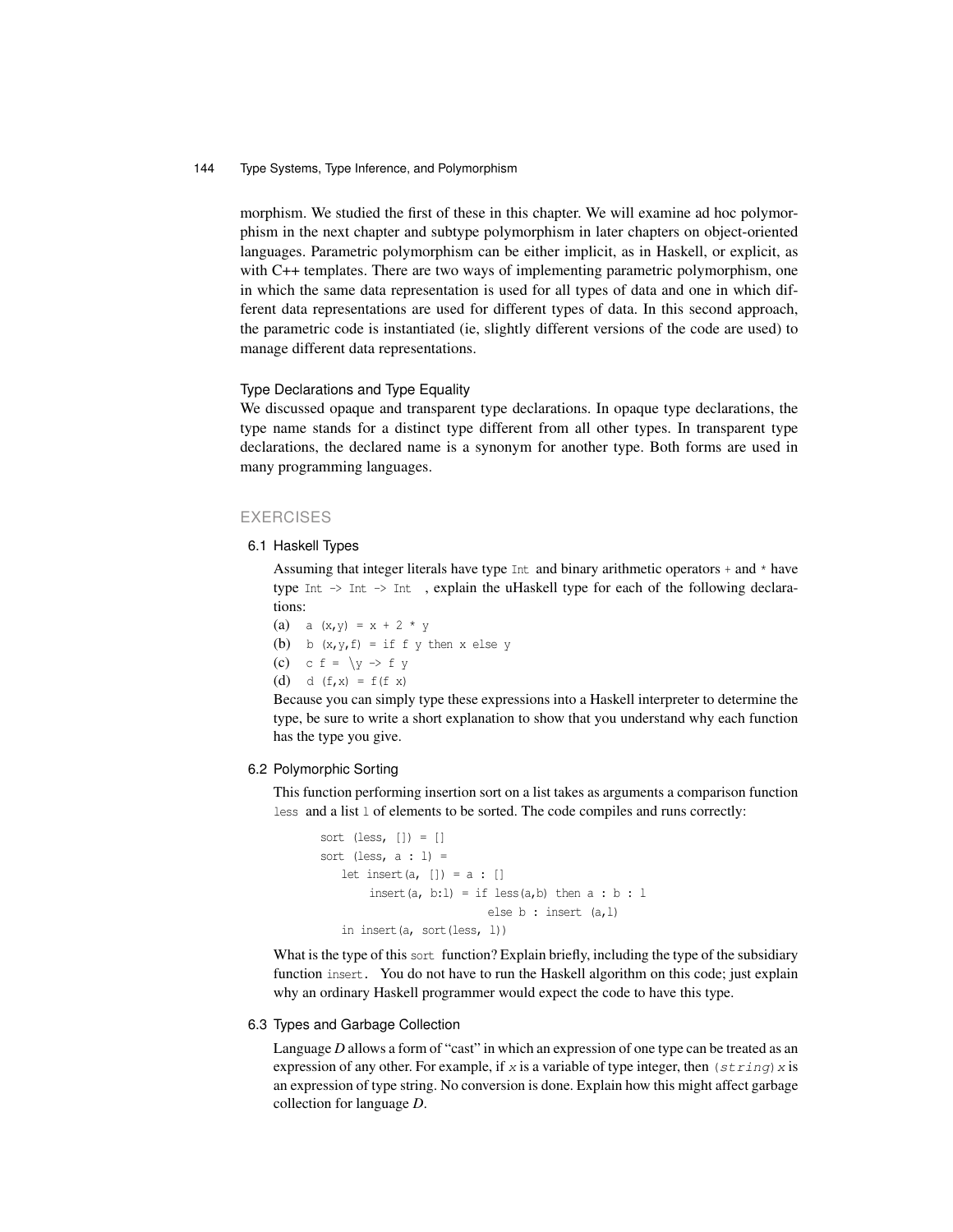For simplicity, assume that *D* is a conventional imperative language with integers, reals (floating-point numbers), pairs, and pointers. You do not need to consider other language features.

#### 6.4 Polymorphic Fixed Point

A *fixed point* of a function *f* is some value *x* such that  $x \mathcal{D} f(x)$ . There is a connection between recursion and fixed points that is illustrated by this Haskell definition of the factorial function factorial :: Integer  $\rightarrow$  Integer :

```
y f x = f(y f) xq f x = if x == 0 then 1 else x * f(x-1)factorial = y q
```
The first function, y, is a fixed-point operator. The second function, g, is a function on functions whose fixed point is factorial . Both of these are curried functions; using the Haskell syntax  $\langle x \rangle$   $\rightarrow$  . . . for  $\lambda x$  . . . , we could also write the function g as

$$
g f = \{x \rightarrow
$$
  
if x == 0 then 1 else x\*f(x-1)

This g is a function that, when applied to argument f, returns a function that, when applied to argument x, has the value given by the expression if  $x = 0$  then 1 else  $x*f(x-1)$  .

- (a) What type will the Haskell compiler deduce for  $\sigma$ ?
- (b) What type will the Haskell compiler deduce for  $y$ ?

Explain your answers in a few sentences.

## 6.5 Type Inference 1

Use the parse graph in Figure 6.11 to calculate the uHaskell type for the function

 $f(q, h) = q(h) + 2$ 

Assume that 2 has type Integer  $and + has type Integer \rightarrow Integer \rightarrow Integer$ 

#### 6.6 Type Inference 2

Use the following parse graph to follow the steps of the Haskell type-inference algorithm on the function declaration

f  $q = (q q) + 2$ 

Assume that 2 has type Integer and + has type Integer -> Integer -> Integer . What is the output of the type checker?

## 6.7 Type Inference and Bugs

What is the type of the following Haskell function?

 $append([], 1) = 1$  $append(x:1, m) = append(1, m)$ 

Write one or two sentences to explain succinctly and informally why append has the type you give. This function is intended to append one list onto another. However, it has a bug. How might knowing the type of this function help the programmer to find the bug?

6.8 Type Inference and Debugging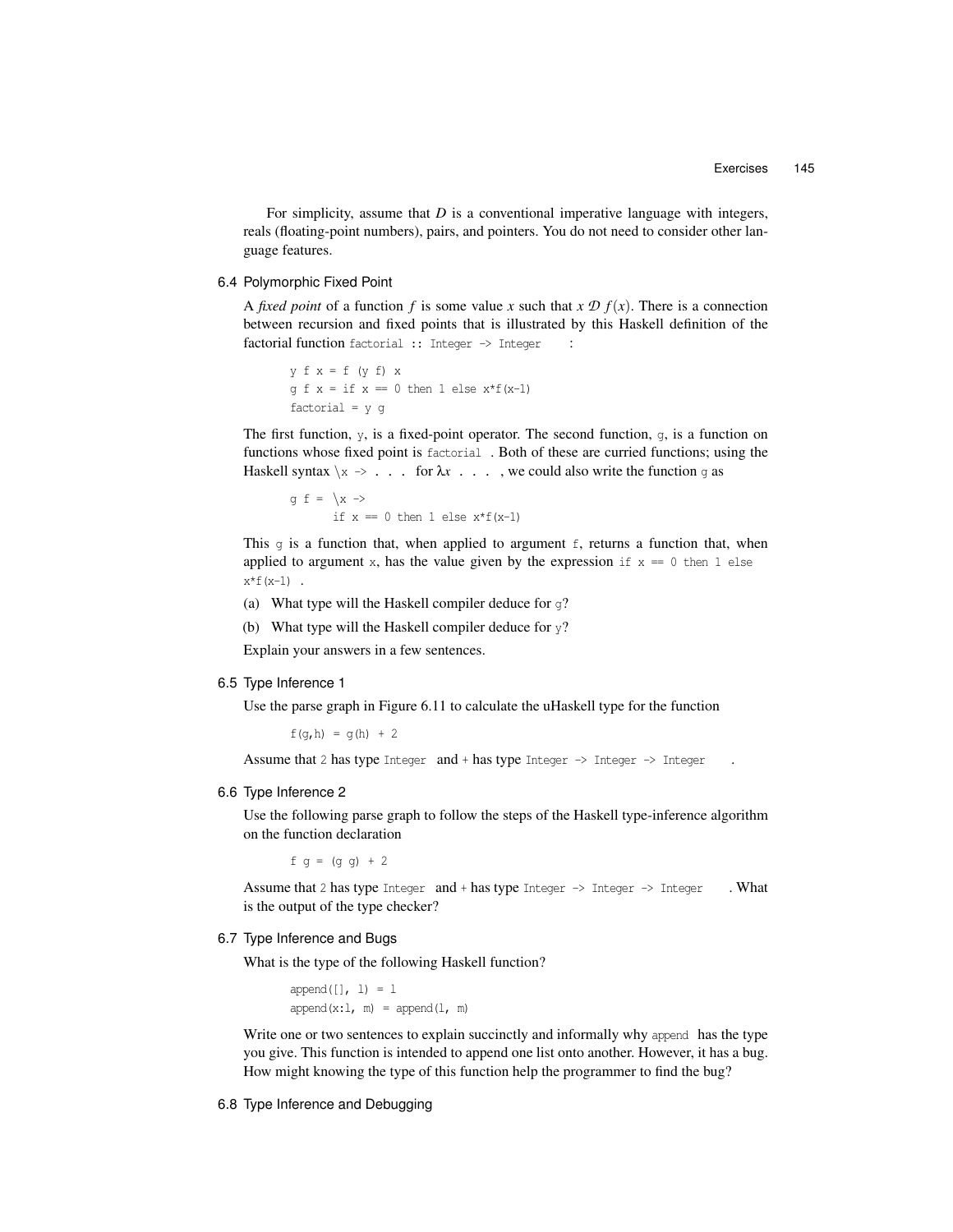



The reduce function takes a binary operation, in the form of a function f, and a list, and produces the result of combining all elements in the list by using the binary operation. For example;

reduce plus  $[1,2,3] = 1 + 2 + 3 = 6$ 

if plus is defined by

plus( $x, y$ ::Int) =  $x + y$ 

A friend of yours is trying to learn Haskell and tries to write a reduce function. Here is his incorrect definition:

reduce(f,  $x$ ) =  $x$ reduce(f,  $(x : y)$ ) = f(x, reduce(f, y))

He tells you that he does not know what to return for an empty list, but this should work for a nonempty list: If the list has one element, then the first clause returns it. If the list has more than one element, then the second clause of the definition uses the function f. This sounds like a reasonable explanation, but the type checker gives you the following output:

reduce ::  $((t, [t]) \rightarrow [t], [t]) \rightarrow [t]$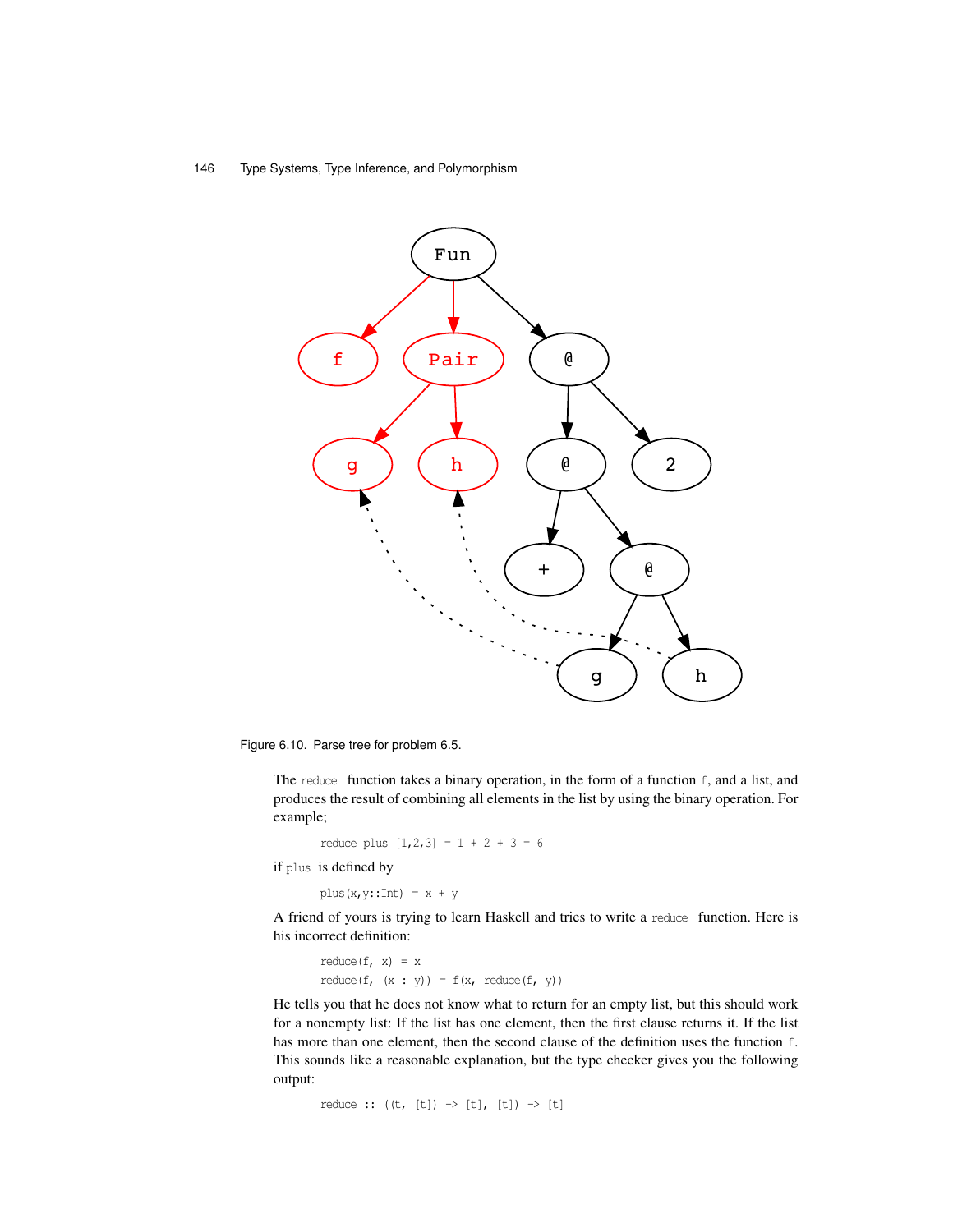

Figure 6.11. Parse tree for problem 6.6.

How can you use this type to explain to your friend that his code is wrong?

# 6.9 Polymorphism in C

In the following C min function, the type void is used in the types of two arguments. However, the function makes sense and can be applied to a list of arguments in which void has been replaced with another type. In other words, although the C type of this function is not polymorphic, the function could be given a polymorphic type if C had a polymorphic type system. Using Haskell notation for types, write a type for this min function that captures the way that min could be meaningfully applied to arguments of various types. Explain why you believe the function has the type you have written.

int min (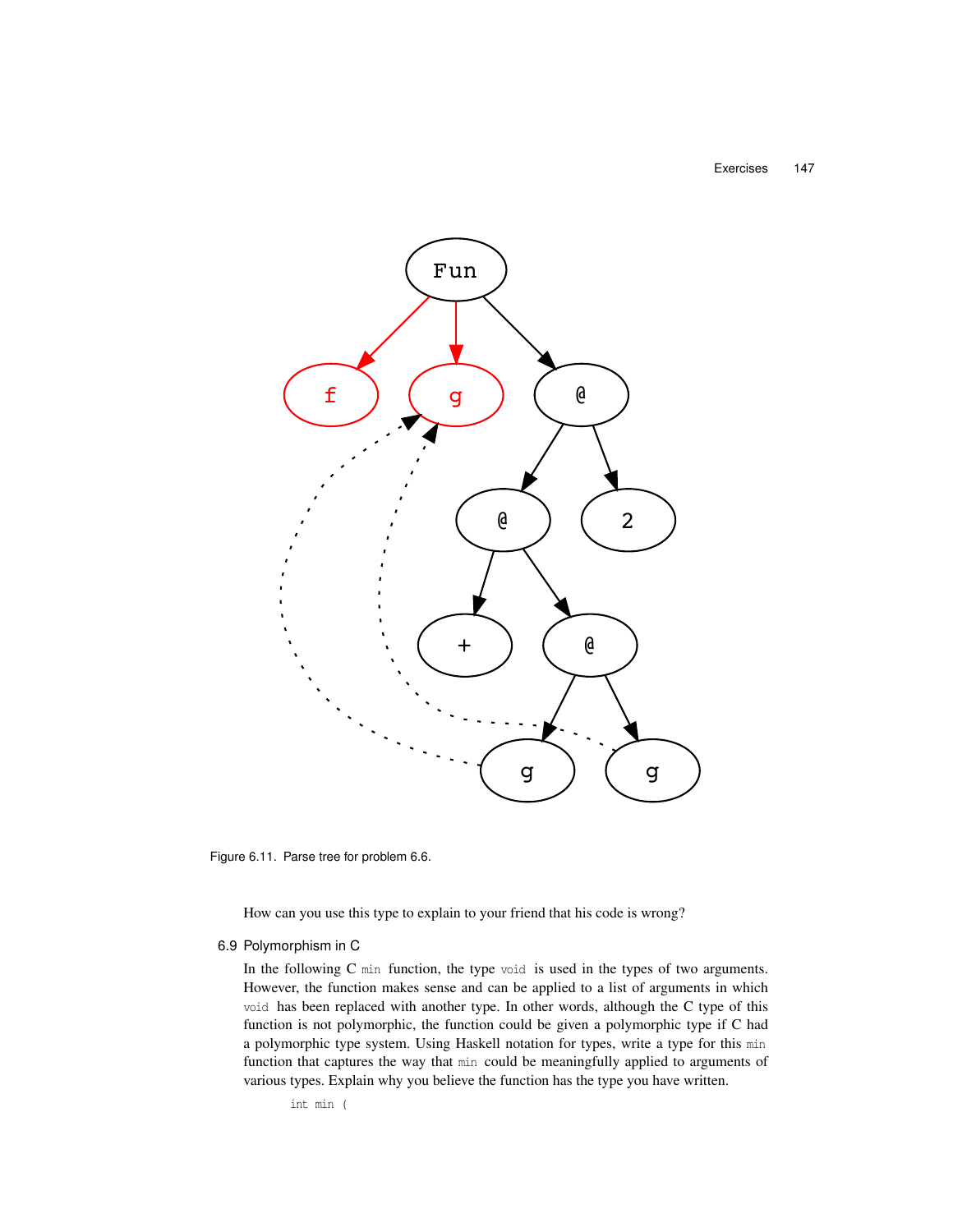```
void *a[ ], /* a is an array of pointers to data of
unknown type */
  int n, \frac{1}{2} /* n is the length of the array \frac{x}{4}int (*less)(void*, void*) /* parameter less is a pointer to
function */
  ) /* that is used to compare array
elements */
{
   int i;
   int m;
   m=0:
   for (i=1; i < n; i++)if (\text{less}(a[i], a[m])) m=i;
   return(m);
}
```
# 6.10 Typing and Run-Time Behavior

The following Haskell functions have essentially identical computational behavior,

 $f x = not (f x)$  $q \ y = (q \ y) * 2$ 

because except for typing differences, we could replace one function with the other in any program without changing the observable behavior of the program. In more detail, suppose we turn off the Haskell type checker and compile a program of the form  $P[f]$  $x = \text{not } (f \ x)$  . Whatever this program does, the program  $\mathcal{P}[g \ y = (g \ y) * 2]$  we obtain by replacing one function definition with the other will do exactly the same thing. In particular, if the first does not lead to a run-time type error such as adding an integer to a string, neither will the second.

- (a) What is the Haskell type for f?
- (b) What is the Haskell type for  $q$ ? (Assume that 2 has type Integer and + has type Integer -> Integer -> Integer ).
- (c) Give an informal explanation of why these two functions have the same run-time behavior.
- (d) Because the two functions are equivalent, it might be better to give them the same type. Why do you think the designers of the Haskell typing algorithm did not work harder to make it do this? Do you think they made a mistake?

## 6.11 Dynamic Typing in Haskell

Many programmers believe that a run-time typed programming language like Lisp or Scheme is more expressive than a compile-time typed language like Haskell, as there is no type system to "get in your way." Although there are some situations in which the flexibility of Lisp or Scheme is a tremendous advantage, we can also make the opposite argument. Specifically, Haskell is more expressive than Lisp or Scheme because we can define an Haskell data type for Lisp or Scheme expressions. Here is a type declaration for pure historical Lisp:

data LISP = Nil *|* Symbol String *|* Number Int